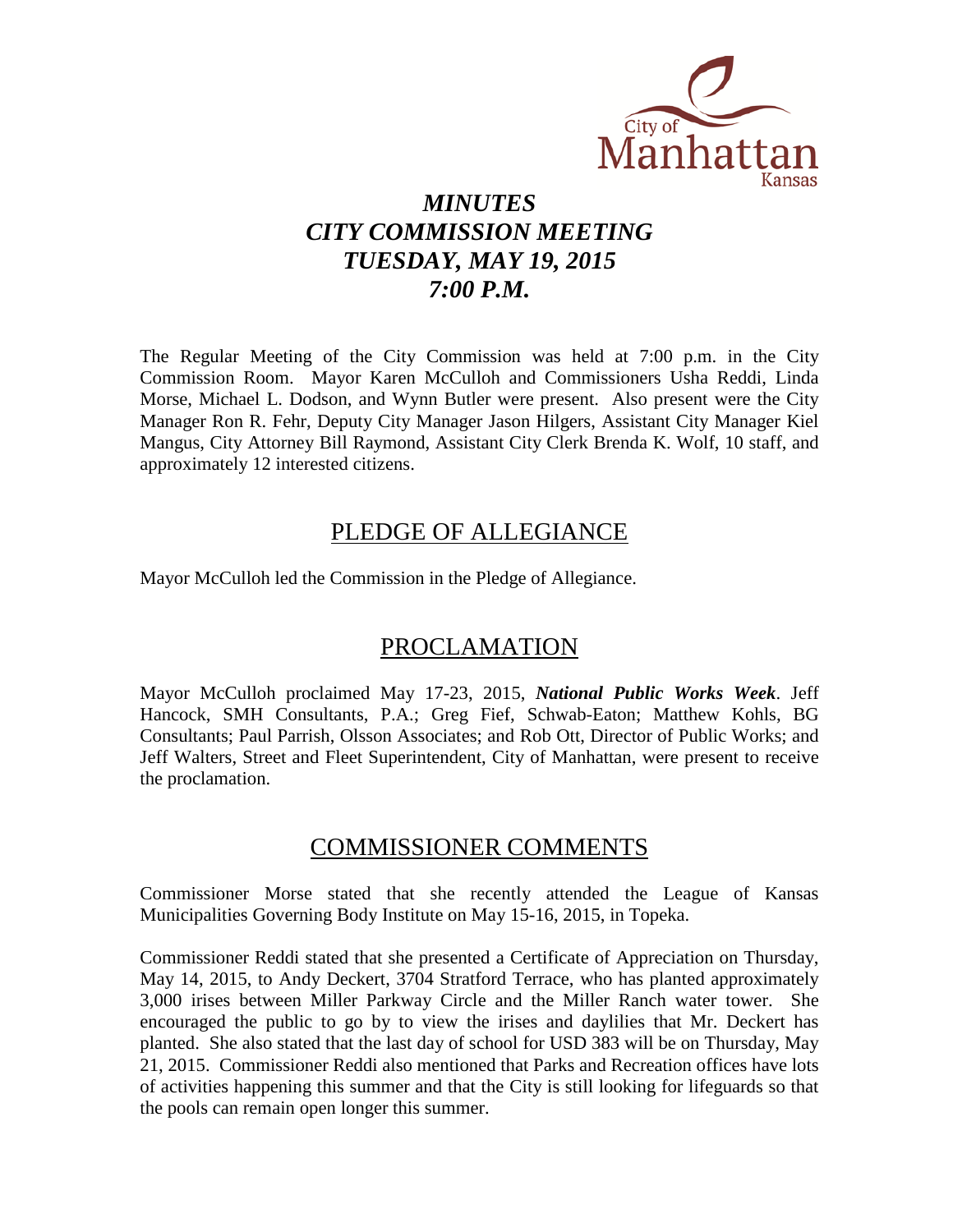## COMMISSIONER COMMENTS *(CONTINUED)*

Mayor McCulloh mentioned that former Commissioner Loren Pepperd brought Mr. Deckert's contribution to the Commission's attention and thought that he should be recognized.

## CONSENT AGENDA

(\* denotes those items discussed)

### **MINUTES**

The Commission approved the minutes of the Regular City Commission Meeting held Tuesday, May 5, 2015.

## **CLAIMS REGISTER NO. 2792**

The Commission approved Claims Register No. 2792 authorizing and approving the payment of claims from April 29, 2015, to May 12, 2015, in the amount of \$3,365,692.00.

## **LICENSE**

The Commission approved an annual Cereal Malt Beverages On-Premises License for La Hacienda, 3003 Anderson Avenue, Suite 945.

#### **\* ORDINANCE NO. 7138 – REZONE – NOOR RESIDENCES PUD**

Commissioner Morse stated that as a former member of the Manhattan Urban Area Planning Board she had heard the facts related to the item previously presented and that her new and impartial decision will be to vote in favor of the rezoning.

The Commission approved Ordinance No. 7138 rezoning the Noor Residences PUD, generally located southeast of the intersection of Claflin Road and Hylton Heights Road, from R, Single-Family Residential District, to PUD, Mixed-Use Planned Unit Development District, and approving the revised Preliminary Development Plan of the Noor Residence Mixed-Use Planned Unit Development, dated February 18, 2015; based on the findings in the Revised Staff Report, dated April 9, 2015, *(See Attachment No. 1)* with the ten (10) conditions of approval recommended by the Manhattan Urban Area Planning Board.

## **\* ORDINANCE NO. 7139 – AMEND LOT 2, HERITAGE SQUARE SOUTH, UNIT THREE, PUD**

Commissioner Morse stated that as a former member of the Manhattan Urban Area Planning Board she had heard the facts related to the item previously presented and that her new and impartial decision will be to vote in favor of the amendment.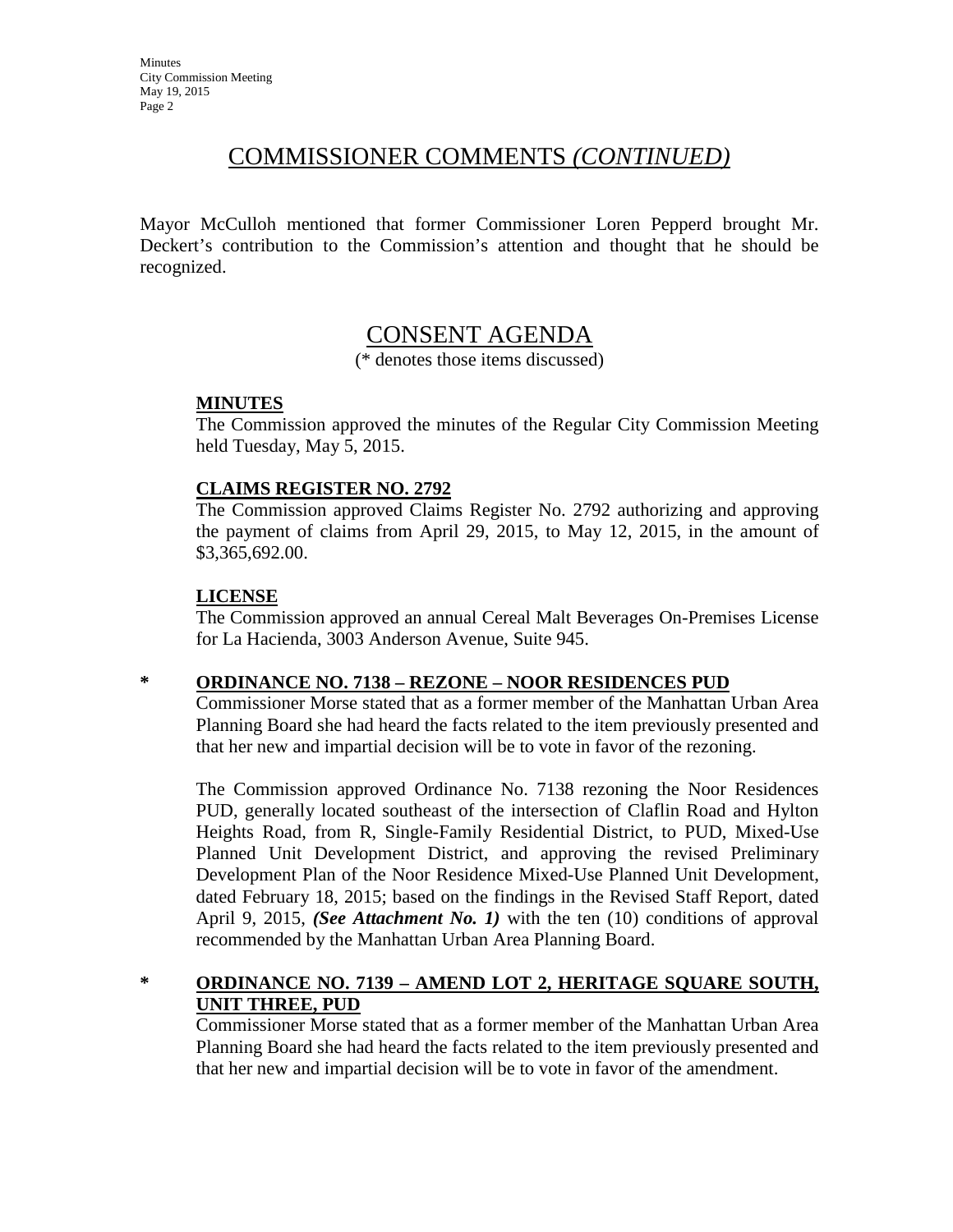# CONSENT AGENDA (*CONTINUED*)

#### **\* ORDINANCE NO. 7139 – AMEND LOT 2, HERITAGE SQUARE SOUTH, UNIT THREE, PUD** *(CONTINUED)*

The Commission approved Ordinance No. 7139 amending Ordinance Nos. 6607 and 7062, and the Preliminary Development Plan for Lot 2, Heritage Square South, Unit Three, Commercial Planned Unit Development, generally located southeast of the intersection of South Port Drive and US 24 Highway, to be known as the Final Development Plan of Leiszler Oil Company, Lot 5, Heritage Square South, Unit Four, Commercial Planned Unit Development, based on the findings in the Staff Report *(See Attachment No. 2)*, with two conditions of approval.

## **\* FINAL PLAT – HERITAGE SQUARE SOUTH, UNIT FOUR**

Commissioner Morse stated that as a former member of the Manhattan Urban Area Planning Board she had heard the facts related to the item previously presented and that her new and impartial decision will be to vote in favor of the approval of the final plat.

The Commission accepted the easements and rights-of-way, as shown on the Final Plat of Heritage Square South, Unit Four, generally located southeast of the intersection of U.S. Highway 24 and South Port Road, based on conformance with the Manhattan Urban Area Subdivision Regulations.

### **RESOLUTION NO. 051915-A – ISSUE – TEMPORARY NOTE SERIES NO. 2015-02**

The Commission approved accepting the best bid for selling the notes from UMB Bank N.A., of Kansas City, Missouri; and approved Resolution No. 051915-A issuing Temporary Note Series No. 2015-02 in the amount of \$2,940,000.00 to finance: *Western Hills Addition, Unit 14 – Sanitary Sewer (SS1208), Street (ST1210), and Water (WA1209); Merion Addition – Sanitary Sewer (SS1414), Street (ST1417), and Water (WA1412); and Scenic Meadows Addition, Unit 3, Phase III – Street (ST1421)*.

### **REQUEST FOR PROPOSALS – GROUP HEALTH PLAN THIRD PARTY ADMINISTRATION SERVICES**

The Commission authorized City Administration to utilize the services of Ridge Consulting Group, Inc., of Wichita, Kansas, for the purpose of developing a Request for Proposals to solicit Group Health Plan Third Party Administration services for the City's Group Health program and appointed Commissioner Dodson to serve on the Selection Committee.

## **\* AGREEMENT – HOW PEOPLE MAKE THINGS EXHIBIT**

Mayor McCulloh stated that memberships with the Sunset Zoo and the Flint Hills Discovery Center are reciprocal with other zoos and museums.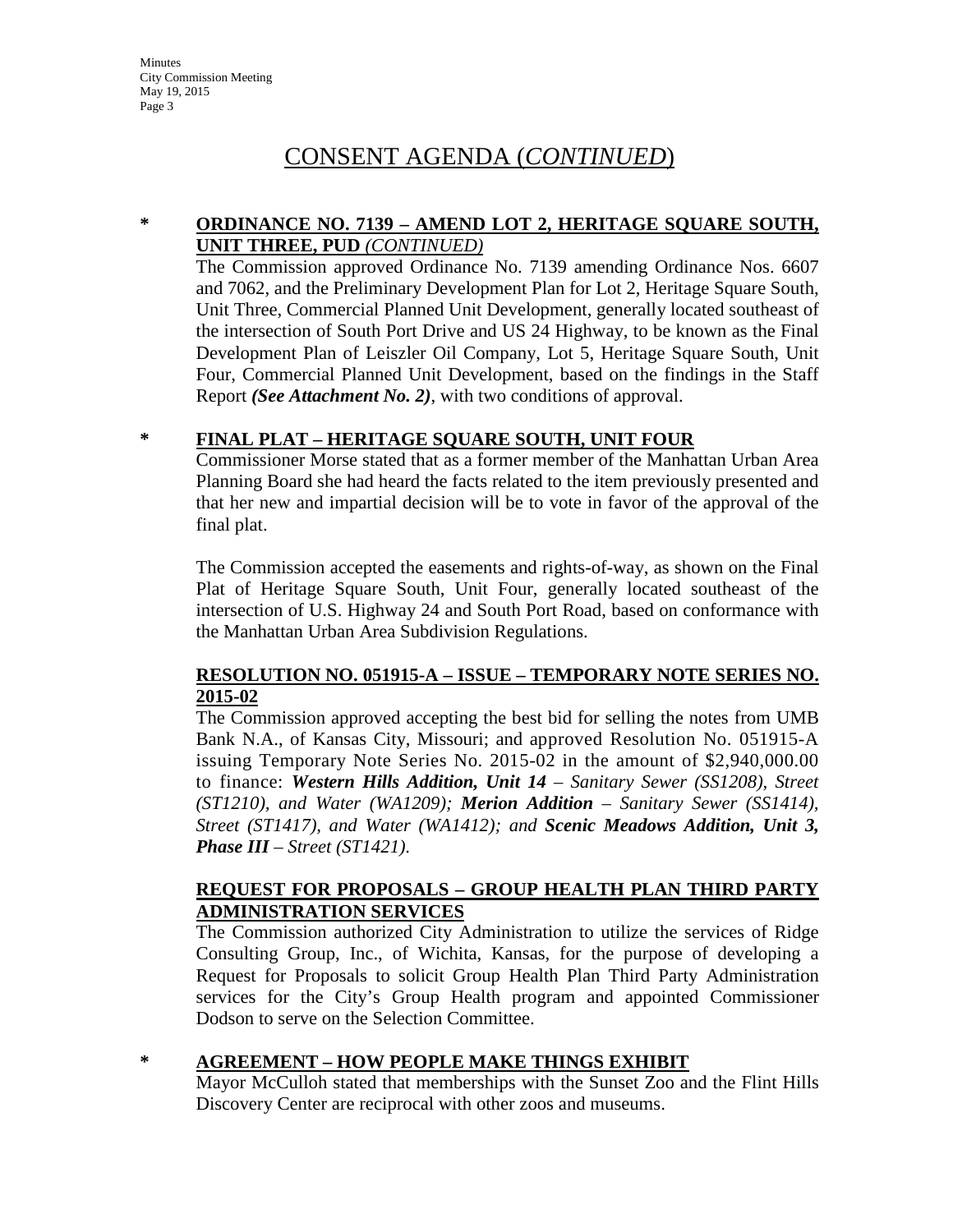# CONSENT AGENDA (*CONTINUED*)

### **\* AGREEMENT – HOW PEOPLE MAKE THINGS EXHIBIT** *(CONTINUED)*

The Commission authorized the Mayor and City Clerk to execute an agreement in the amount of \$25,000.00 with the Children's Museum, of Pittsburg, Pennsylvania, for the exhibition of *How People Make Things* at the Flint Hills Discovery Center for the period of January 29, 2016, through May 1, 2016, and approved a \$10,000.00 deposit.

### **BOARD APPOINTMENTS**

The Commission approved appointments by Mayor McCulloh to various boards and committees of the City.

#### *Bicycle Advisory Committee*

Appointment of Jessica Fiscus, 2030 Tecumseh Road, to fill the unexpired Riley County Health Department term of Katherine Oestman. Ms. Fiscus' term begins immediately, and will expire October 31, 2016.

#### *Convention and Tourism Committee*

Appointment of Usha Reddi, 1801 Westbank Way, to a Commissioner term. Commissioner Reddi's term begins immediately.

#### *Flint Hills Regional Transit Administration*

Appointment of Mayor Karen McCulloh, 1516 Leavenworth Street, to fill the Manhattan City Commissioner permanent position and Commissioner Linda Morse, 2118 Spain Drive, to an alternate position on the Board. Both will serve for a term as long as they are a Commissioner and with the consent and approval of the City Commission.

#### *Housing Authority Board of Commissioners*

Appointment of Linda Morse, 2118 Spain Drive, to fill the unexpired Commissioner term of Usha Reddi. Commissioner Morse's term begins immediately, and will expire March 3, 2017.

#### *Library Board*

Re-appointment of Bill Lansdowne, 1617 Baltimore Terrace, to a four-year term. Mr. Lansdowne's term begins immediately, and will expire April 30, 2019.

Appointment of Elaine Shannon, 2869 Bentwood Drive, to a four-year term. Ms. Shannon's term begins immediately, and will expire April 30, 2019.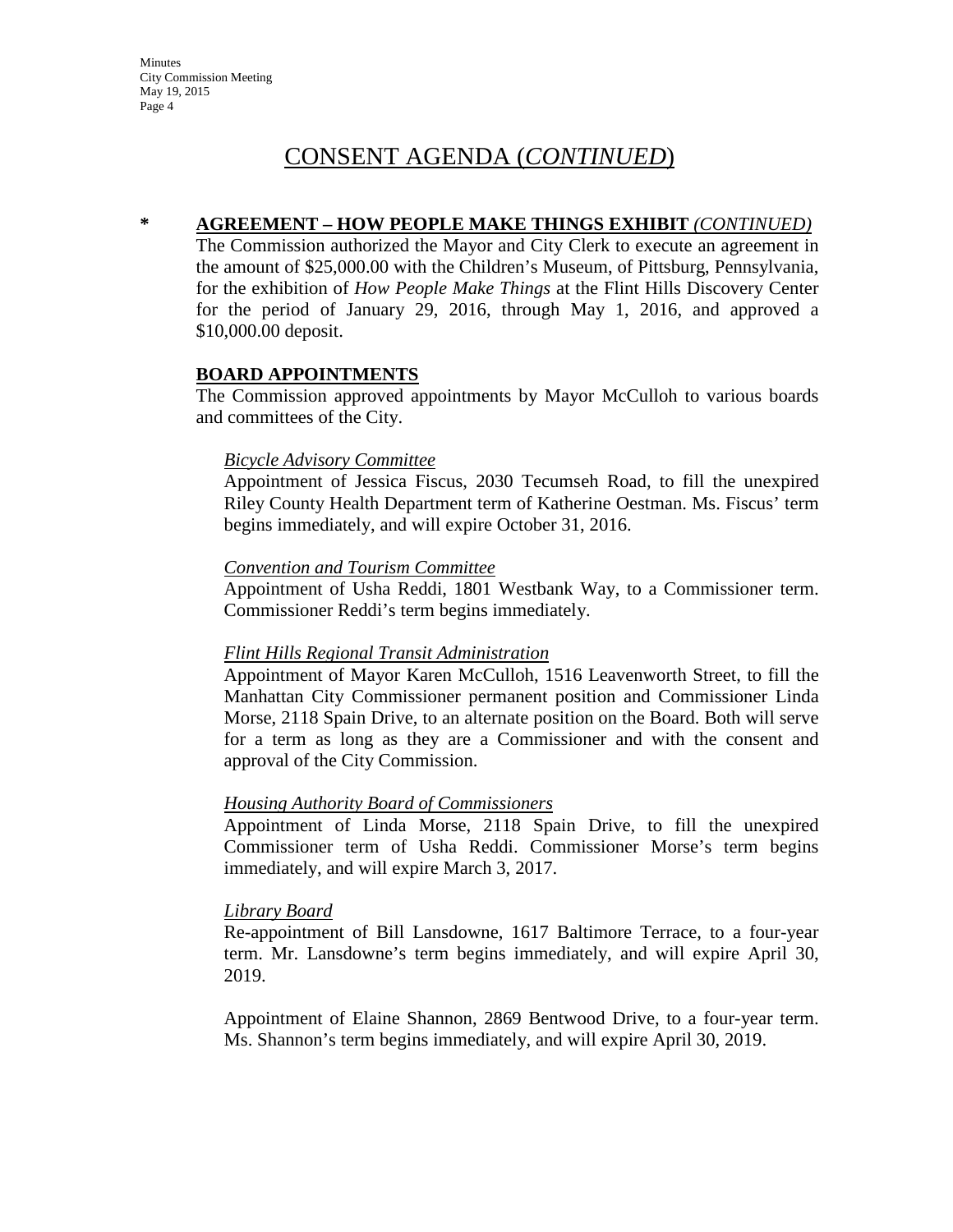## CONSENT AGENDA (*CONTINUED*)

### **BOARD APPOINTMENTS** *(CONTINUED)*

#### *Manhattan Urban Area Planning Board*

Appointment of Katie Bachelor, 1328 Fremont Street, to a three-year City term. Ms. Bachelor's term begins immediately, and will expire April 30, 2018.

### *Metropolitan Planning Organization Policy Board*

Appointment of Mayor Karen McCulloh, 1516 Leavenworth Street, to fill the Manhattan City Commissioner permanent position and Commissioner Linda Morse, 2118 Spain Drive, to an alternate position on the Board. Both will serve for a term as long as they are a Commissioner and with the consent and approval of the City Commission.

### *Municipal Audit Committee*

Appointment of Mike Dodson, 4109 Wellington Drive, to a one-year Commissioner term. Commissioner Dodson's term begins immediately, and will expire March 31, 2016.

After discussion, Commissioner Reddi moved to approve the consent agenda. Commissioner Dodson seconded the motion. On a roll call vote, motion carried 5-0 with the exception of Item D, ORDINANCE NO. 7138 – REZONE – NOOR RESIDENCES PUD, which carried 4-1 with Commissioner Butler voting against the item.

# GENERAL AGENDA

## **MANHATTAN REGISTER OF HISTORIC PLACES NOMINATION - JESSE INGRAHAM HOUSE - 1724 FAIRCHILD AVENUE**

Lance Evans, Senior Planner, presented the item; highlighted the houses' significant features and the additions made to the house; covered the registration process; highlighted the historic significance, historic integrity, and historic context for eligibility; and highlighted what type of work on the house in the future would require a Certificate of Appropriateness.

Cheryl Collins, owner, 1724 Fairchild Avenue, thanked the Commission for making it possible to recognize historical property; stated she has loved living in the house, in the neighborhood, and in Manhattan; and glad that Manhattan treasures its historic resources. She answered a question from the Commission and stated the windows are the original ones.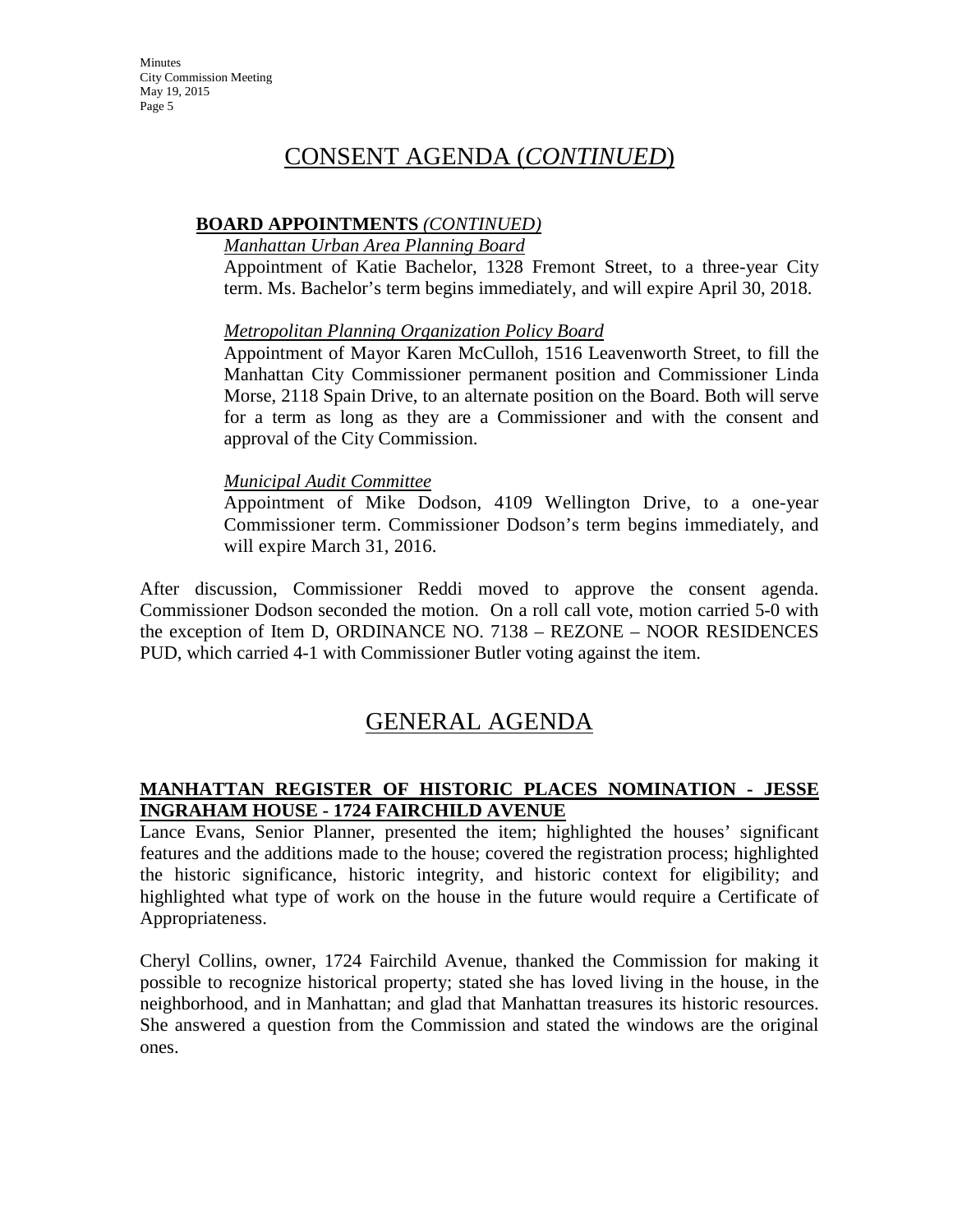# GENERAL AGENDA *(CONTINUED)*

### **MANHATTAN REGISTER OF HISTORIC PLACES NOMINATION - JESSE INGRAHAM HOUSE - 1724 FAIRCHILD AVENUE** *(CONTINUED)*

Lance Evans, Senior Planner, answered questions from the Commission and stated that the historic designation runs with the land.

Cheryl Collins, owner, 1724 Fairchild Avenue, thanked City staff for all their help with the designation process.

Mayor McCulloh opened the public comments.

Hearing no comments, Mayor McCulloh closed the public comments.

After discussion, Commissioner Morse moved to accept the recommendation from the Historic Resources Board and approve first reading of an ordinance, designating the Jesse Ingraham House, 1724 Fairchild Avenue, as a historic structure for placement on the Manhattan Register of Historic Places. Commissioner Reddi seconded the motion.

Commissioner Morse stated that she is a member of the Manhattan/Riley County Historic Preservation Alliance. She congratulated Cheryl Collins and Gary Clift for recognizing and taking the steps and trouble of undertaking the historic designation of their home.

On a roll call vote, motion carried 5-0.

### **RESOLUTION NO. 051915-B – REVISED PETITION – STREET IMPROVEMENTS – BELLERIVE ADDITION AND CONGRESSIONAL ADDITION (ST1112); RESOLUTION NO. 051915-C – REVISED PETITION – WATER IMPROVEMENTS - BELLERIVE ADDITION AND CONGRESSIONAL ADDITION (WA1113)**

Bill Raymond, City Attorney, presented the current allotment and boundary of specials for the Bellerive Addition and the new allotment of specials as a result of the revised petitions that reassess Tract A in the original Bellerive petitions (which is now Lots 2, 3, 5, and 6 in the Congressional Addition) among Lots 1-22 in the Congressional Addition and redefine the boundaries *(See Attachment No. 3)*. He explained that the specials in the Bellerive Addition will remain unchanged and that the specials for Lots 1, 4, and 7-22 in the Congressional Addition will increase by an estimated amount of \$246.15 annually per lot whereas Lots 2, 3, 5, and 6 (former Tract A) will decrease and be assessed the same amount as the other lots in the Congressional Addition.

Jeff Hancock, SMH Consultants, provided historical background regarding the development of the Bellerive/Congressional area.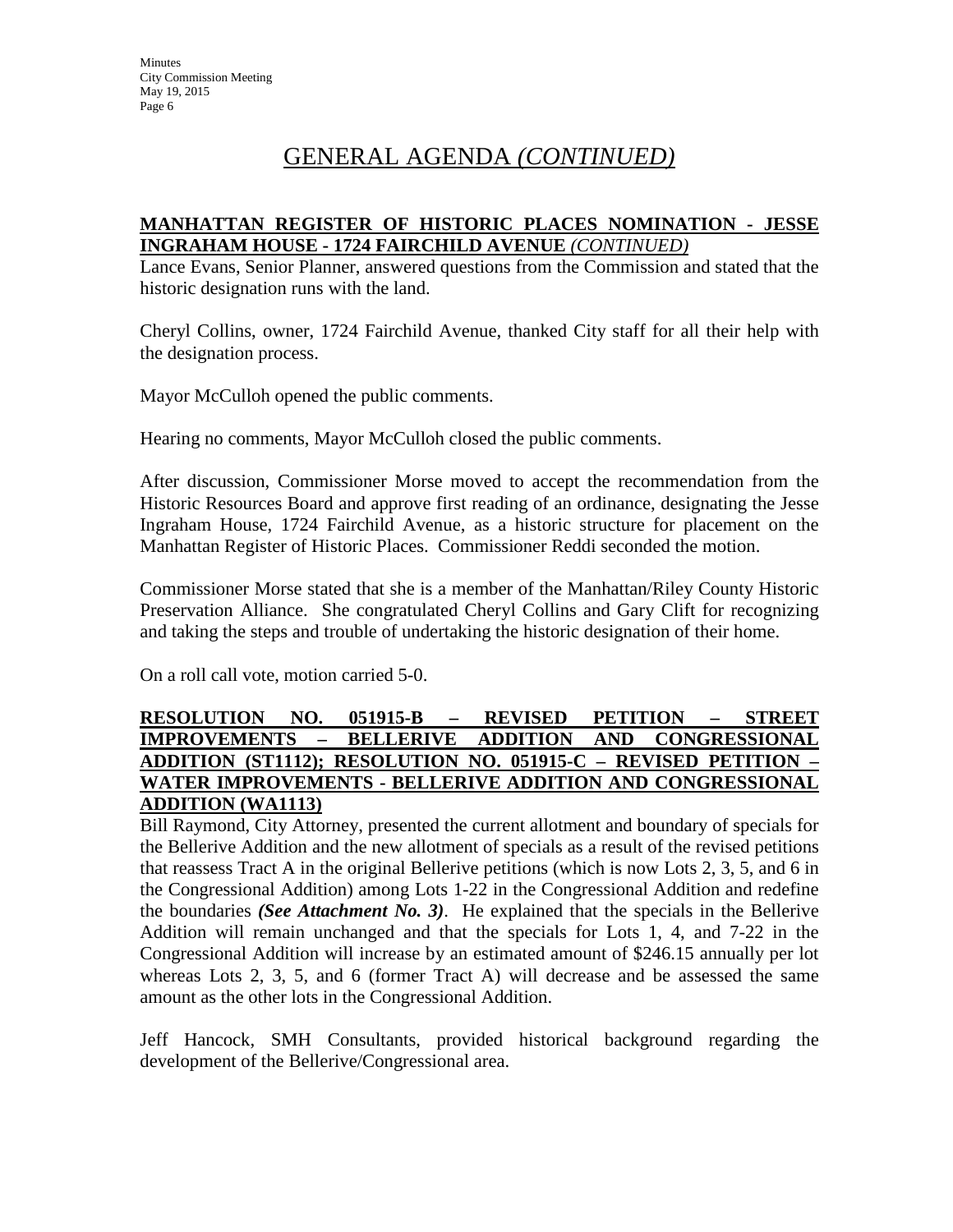# GENERAL AGENDA *(CONTINUED)*

### **RESOLUTION NO. 051915-B – REVISED PETITION – STREET IMPROVEMENTS – BELLERIVE ADDITION AND CONGRESSIONAL ADDITION (ST1112); RESOLUTION NO. 051915-C – REVISED PETITION – WATER IMPROVEMENTS - BELLERIVE ADDITION AND CONGRESSIONAL ADDITION (WA1113)** *(CONTINUED)*

Ben Burton, owner, Lots 2 and 3 in the Congressional Addition, stated that his property are rentals and that all 22 lots in the Congressional Addition should be assessed the specials for Bellerive Addition water and street improvements versus just the four lots (2, 3, 5, and 6) which were the original Tract A. He informed the Commission that all individuals that are affected in this issue were contacted, even those in the Bellerive Addition.

Jeff Hancock, SMH Consultants, and Bill Raymond, City Attorney, answered questions from the Commission.

Rob Ott, Director of Public Works, stated that the developer gave everyone in the Bellerive and Congressional Additions an opportunity to voice an opinion and were provided notice of this meeting.

Ben Burton, owner, Lots 2 and 3 in the Congressional Addition, informed the Commission that contact was attempted several (approximately 5-6) times with the owner (Landmark Quality Homes, LLC, Jerry Istas) of Lots 18-22 in the Congressional Addition.

Rob Ott, Director of Public Works; Bill Raymond, City Attorney; and Ben Burton, owner, Lots 2 and 3 in the Congressional Addition, provided additional information regarding the item to the Commissioners.

Mayor McCulloh opened the public comments.

Hearing no comments, Mayor McCulloh closed the public comments.

After discussion, Commissioner Butler moved to find the amended petitions sufficient and the amendments requested therein to be advisable; and approve and adopt Resolutions Nos. 051915-B and 051915-C amending Resolutions Nos. 092011-A and 092011-C by rescinding and replacing the proposed improvement district, estimated or probable cost, and method of assessment set forth within Resolutions Nos. 092011-A and 092011-C with the proposed improvement district, estimated or probable cost, and method of assessment set forth within Resolutions Nos. 051915-B and 051915-C for Bellerive Addition Street (ST1112) and Water (WA1113) Improvements. Commissioner Reddi seconded the motion. On a roll call vote, motion carried 5-0.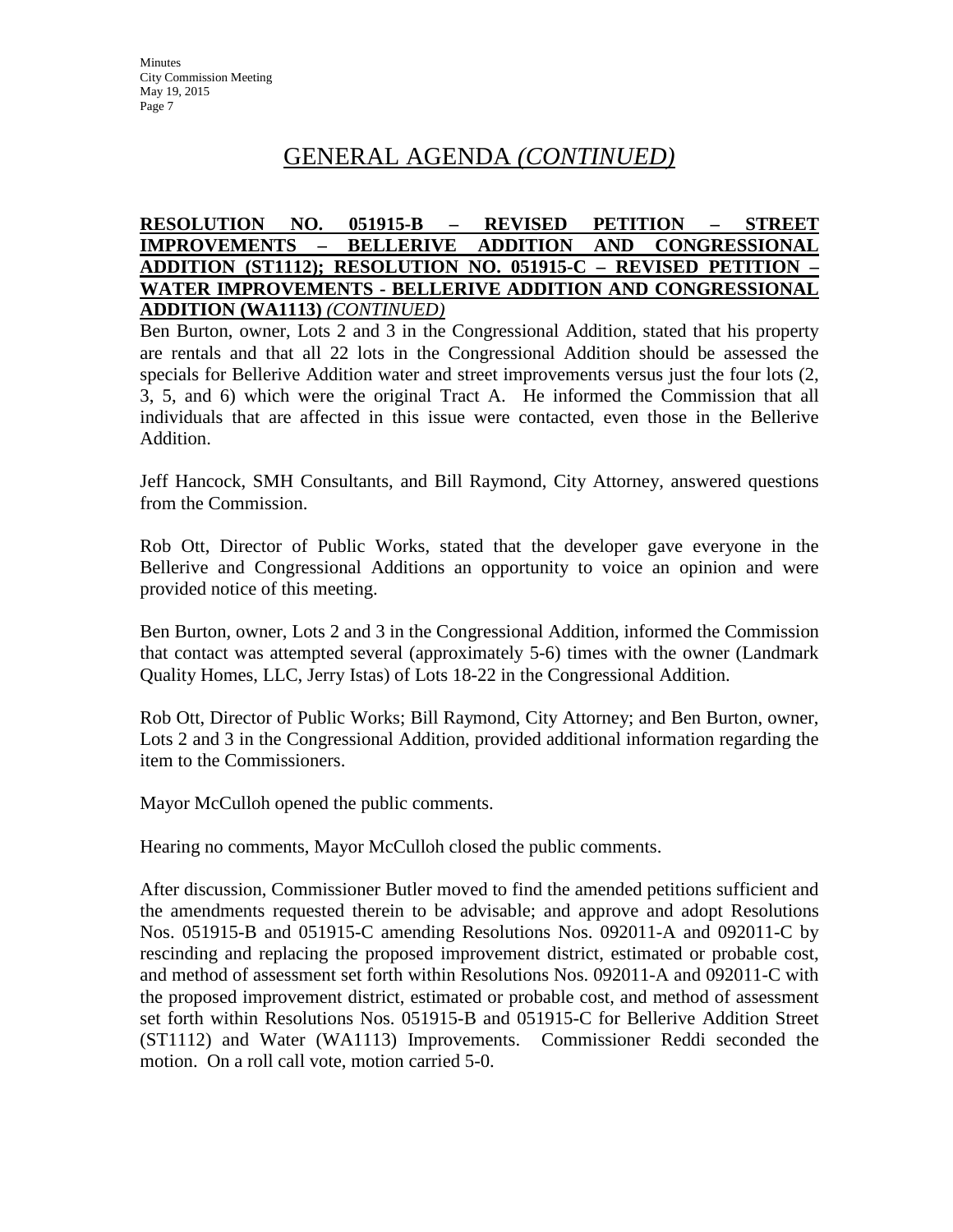Minutes City Commission Meeting May 19, 2015 Page 8

## **EXECUTIVE SESSION**

At 7:55 p.m., Commissioner Reddi moved to recess into Executive Session until 8:20 p.m. for the purpose of discussing personnel matters of non-elected personnel. Mayor McCulloh seconded the motion. On a roll call vote, motion carried 5-0.

At 8:20 p.m., the Commission reconvened with Mayor McCulloh and Commissioners Reddi, Morse, and Butler in attendance.

#### **ADJOURNMENT**

At 8:21 p.m. the Commission adjourned.

Brenda K. Wolf, CMC, Assistant City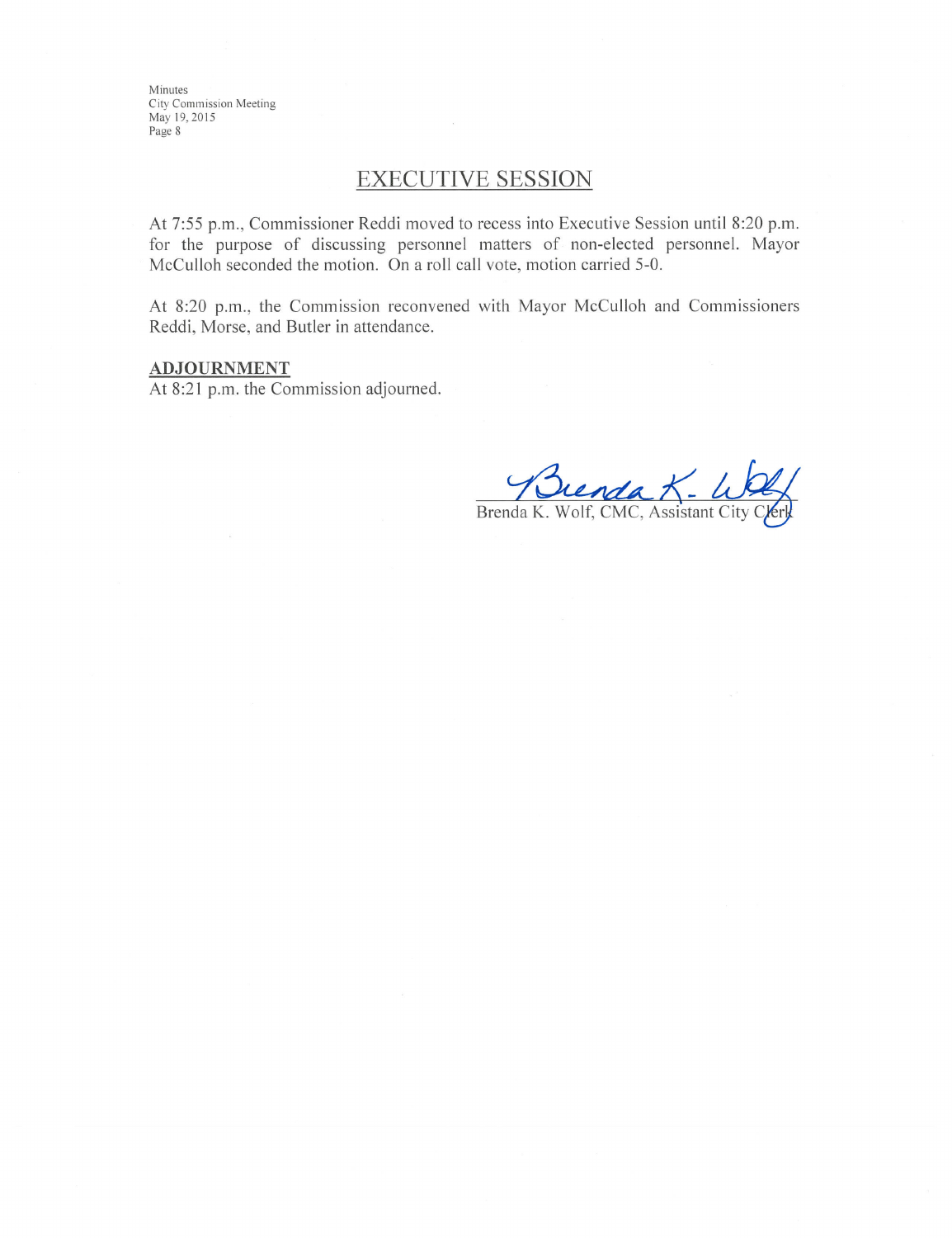#### **REVISED STAFF REPORT**

## **APPLICATION TO REZONE PROPERTY TO PLANNED UNIT DEVELOPMENT DISTRICT**

## **BACKGROUND**

**FROM:** R, Single-Family Residential District

**TO:** The Noor Residence PUD, Mixed Use Planned Unit Development

**OWNERS/APPLICANT:** North American Islamic Trust, Inc – Dr. Hayder Rashee

**DATE OF NEIGHBORHOOD MEETING:** March 18, 2015

### **DATE OF PUBLIC HEARING: PLANNING BOARD:** April 20, 2015 **CITY COMMISSION:** May 5, 2015

#### **LEGAL DESCRIPTION:** Lots 1 and 2, Whitney Addition

**LOCATION:** Generally located to the southeast of the intersection of Claflin Road and Hylton Heights Road.

**AREA:** 1.45 acres, 0.64 acres is to be dedicated as Claflin Road right-of-way.

## **ACTIONS TO DATE ON THE PUD REQUEST:**

*On August 18, 2014, the Planning Board tabled the public hearing on the proposed Noor Residence PUD to October 20, 2014 to allow the applicant time to develop a revised plan showing Phase One; the building footprint of Phase Two as additional parking; a right-in and right-out on Claflin Road; and a notation of cross easements for the two lots, in addition to the existing nine conditions.*

*On November 17, 2014 Planning Board considered a revised Preliminary Development Plan and request to rezone the site from R, Single-Family Residential District, to PUD, Residential Planned Unit Development. The revised Preliminary Development Plan showed the existing Islamic Center Mosque and a new mixed-use building consisting of a small coffee shop and 13 dwelling units, scaled back from the original 25 units. Following public comment on the item, the Manhattan Urban Area Planning Board, on a vote of 7-0, recommended approval of the proposed rezoning to PUD and the revised Preliminary Development Plan, with twelve 12 conditions of approval.*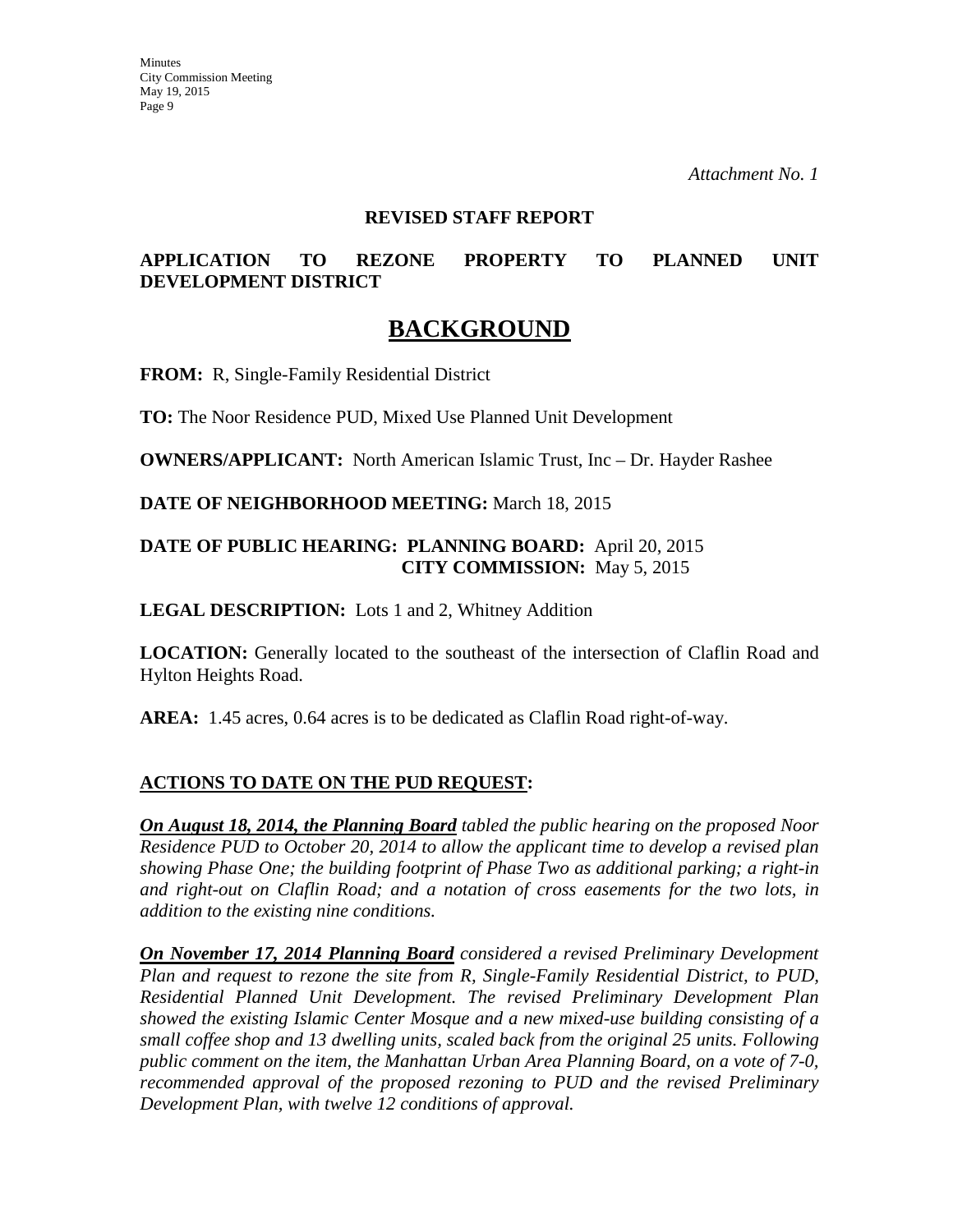**Minutes** City Commission Meeting May 19, 2015 Page 10

*On December 2, 2014, the Manhattan City Commission considered first reading of an ordinance to rezone the site from R District to the proposed PUD. Following public comment and extensive discussion, the City Commission voted 4-0 to return the item back to the Manhattan Urban Area Planning Board for further consideration regarding the following three items:*

- *1) Review the size of the residence, which is currently 3-stories, and to reduce the size of the residence.*
- *2) Relook at the parking and come up with a plan that meets the current Code; and,*
- *3) To refine the PUD use so that future expansion for a Phase 2 or modifications is severely restricted.*

*(See attached Minutes of the December 2, 2014, City Commission meeting.)* 

### *Note About Revised Materials: Revisions to this Staff Report and the PUD proposal, from what the Planning Board previously considered, are shown in italics.*

*Please Note: Because the PUD application was sent back to the Planning Board for further consideration of the three (3) items listed above, this is technically not a continuation of the formal public hearing. However, the Board can decide to open the floor to receive public comment, if it so chooses. The Board should focus consideration and discussion on the three (3) items identified by the City Commission, and provide any additional comments.*

**PROPOSED USES:** An existing Islamic Mosque and a 13-unit apartment building. *The originally proposed 676 square foot coffee shop has been eliminated. That space is now shown as a "common area" and is shown to have 2 sinks and a countertop. The application documents state that the "common area" will consist "of seating and conversational space, possible games tables, and possible vending machines for the tenants and their guests."*

**PROPOSED BUILDINGS AND STRUCTURES:** The applicant has proposed to maintain the existing Islamic Mosque and construct a new three-story apartment building. *The originally proposed accessory coffee shop/restaurant has been removed from the proposal and replaced with a "commons area" for the tenants and their guests.* The proposal is to create two (2) separate lots, with shared access and off-street parking2 among both lots. The apartment building will be on Lot 1 and the mosque will be Lot 2.

The existing mosque, located at the corner of Claflin Road and Hylton Heights Road, is one-story above grade with a basement. The mosque has a footprint of approximately 3,600 square feet in area and currently has front door access and off-street parking located to the south of the building. New off-street parking spaces are proposed to the east of the existing mosque.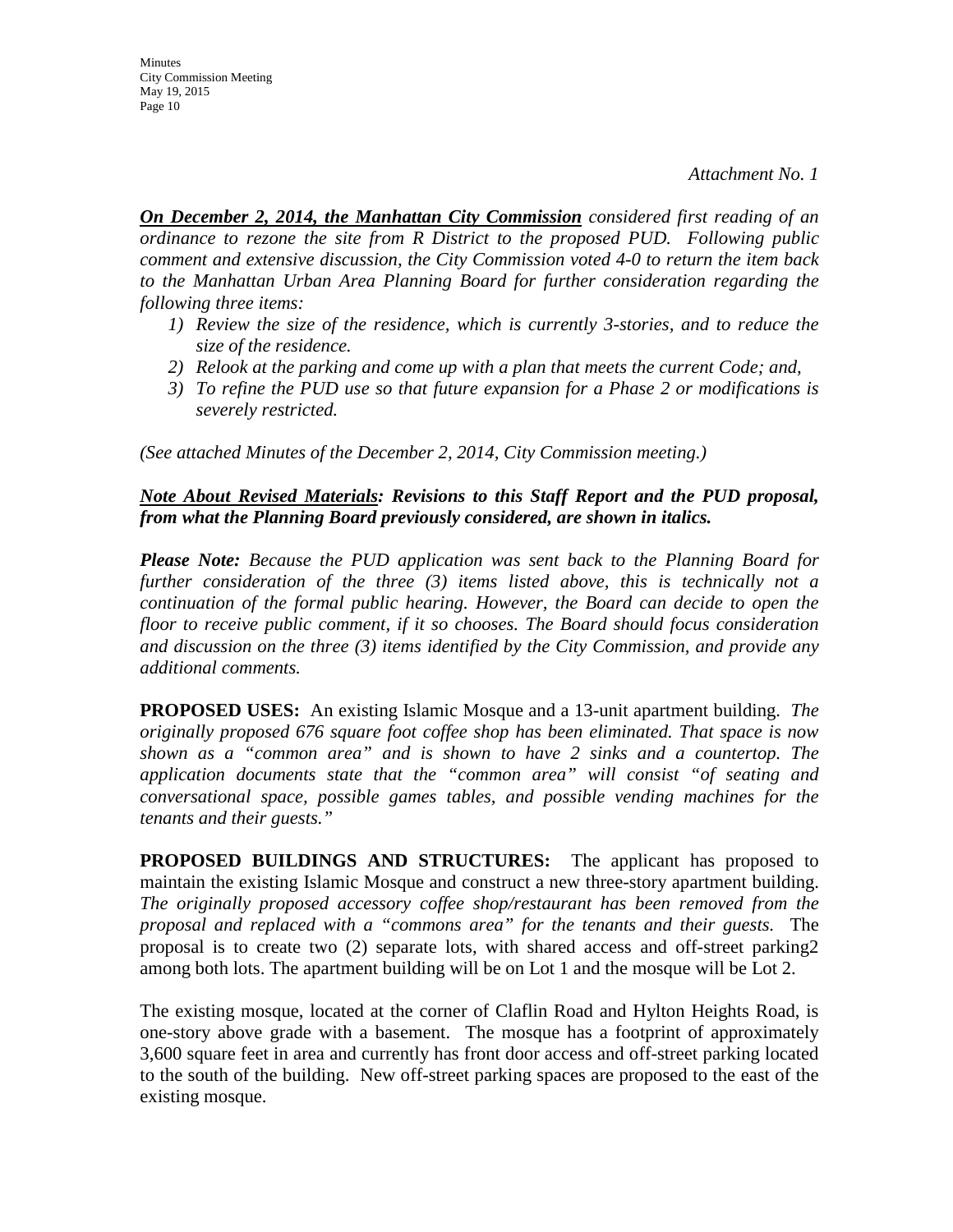**Minutes** City Commission Meeting May 19, 2015 Page 11

The proposed apartment building will replace the existing two-story house. The new building will be three-stories (approximately 36 feet) tall *and consist of a total of thirteen (13) dwelling units and an approximate 676 square foot common area. The building will consist of the common area in northwest corner of the building on the first floor,* 8 onebedroom units and 3 two-bedroom units and 2 studio apartments. The new building will be "L-shaped" and oriented to the west, with a small courtyard planned south of the proposed building.

Exterior materials of the new building to be stone, brick, lap siding and architectural asphalt shingles. The paint colors will be mainly grey or beige for the siding and white accent pieces. The front door to each apartment will face the center courtyard. The entrance *to the common area* will face west towards the parking. The front of the *common area* will include a metal awning.

Access to the proposed apartment building and the site will include a new right-in/rightout driveway off Claflin Road and the existing driveways off Hylton Heights Road. Offstreet parking will be located west and south of new building. Other improvements to the site include a new trash dumpster enclosure, an accessory storage shed landscaping and screening. A cross-easement is shown on the site plan that will allow free access to parking areas on both lots for the tenants and guests to the apartment building and the mosque.

*The original PUD request and Preliminary Development Plan showed plans for a future Phase 2 of the apartment building. The second phase has been removed from the PUD request and from the Preliminary Development Plans. Any future building addition would be considered a substantial modification to the PUD, which would require an amendment to the PUD. Likewise, an expansion of the PUD site to include neighboring properties*  would require rezoning of those properties, in addition to amending the PUD. Both of *these actions would require public hearings with the Manhattan Urban Area Planning Board and the City Commission.*

| Use                            | <b>Square Feet</b> | <b>Percentage</b> |
|--------------------------------|--------------------|-------------------|
| <b>Building</b>                | 7,221              | $12.0\%$          |
| Paved Area (Parking, Driveways | 36,901             | 61.4%             |
| & Walkways)                    |                    |                   |
| Landscape, Lawns & Open Space  | 16,002             | 26.6%             |
| <b>Total Impervious</b>        | 44,112             | 73.4%             |

#### **PROPOSED LOT COVERAGE**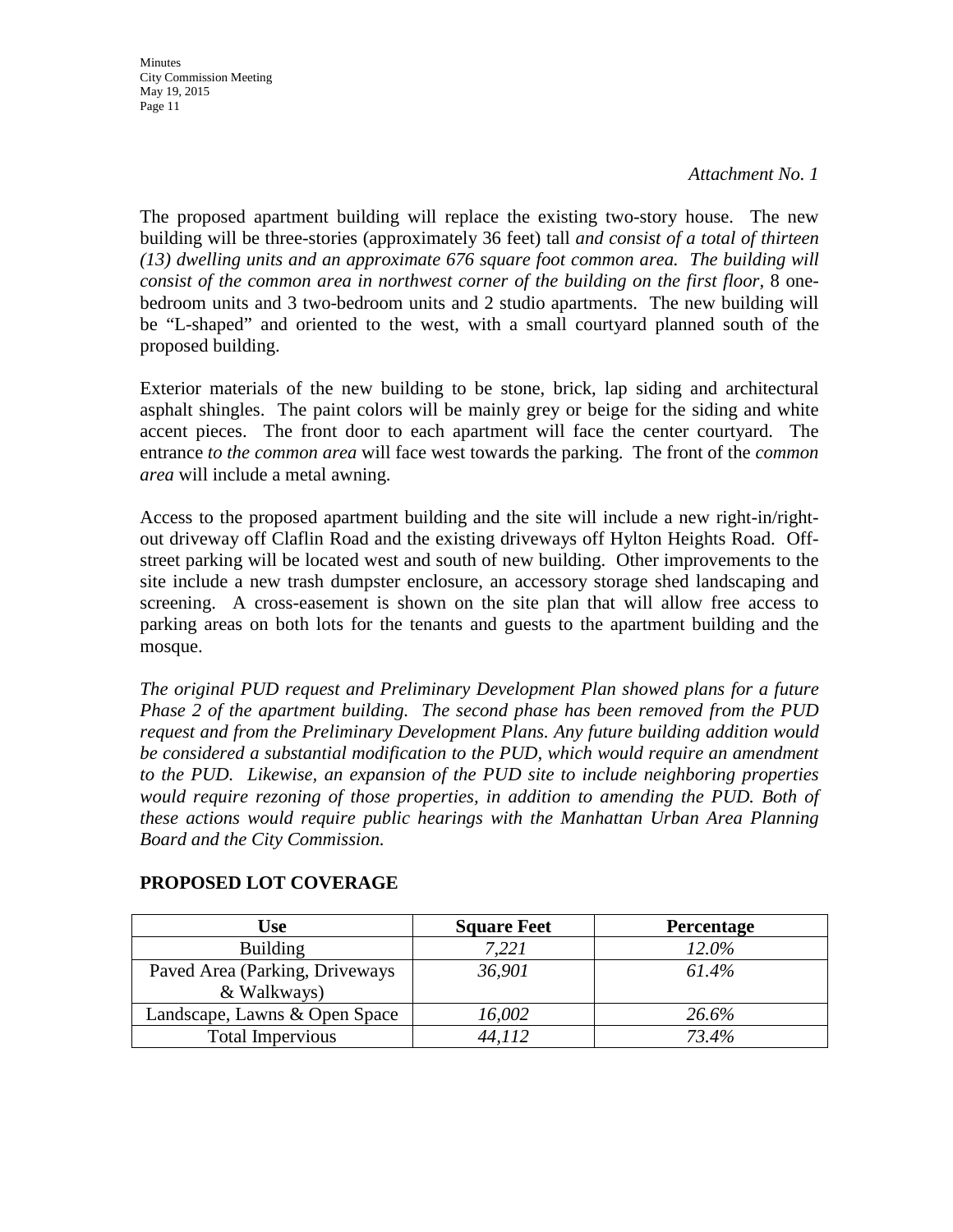**Minutes** City Commission Meeting May 19, 2015 Page 12

**PROPOSED SIGNS:** The application include *2* signs located on the site. There is an existing monument sign located near the intersection of Claflin Road and Hylton Heights Road identifying the mosque. A new monument sign is proposed near the entrance on Claflin Road to identify the apartment building. This sign will be 7 feet in width and approximately *4 feet* tall and will be externally illuminated. The materials for the new sign will be a limestone slab with a concrete base *(The original sign was 3 feet tall and 7 feet wide. A small wall sign was also proposed for the coffee shop. The wall sign is no longer proposed).* 

**PROPOSED LIGHTING:** Lighting of the site will consist of pole lights illuminating the parking lot. A site illumination study was submitted with the application documents indicating the parking lot lighting will not impact adjacent properties. The Zoning Regulations require "lighting used to illuminate off-street parking areas shall be directed away from residential properties and adjacent public rights-of-way in such a way so as to not to interfere with the residential use or public rights-of-way" (Section 7-102(E)(6)). The proposed lighting shall be shielded to fully cut off the lighting at the property line. No changes to the original lighting plan have been proposed.

## **SIX REVIEW CRITERIA FOR PLANNED UNIT DEVELOPMENTS**

## **1. LANDSCAPING:**

Landscaping is functional for the site and consists of deciduous trees, shrubs, ornamental grasses, perennial flower beds and grass yard areas. The existing landscaping around the mosque will remain largely unchanged. The courtyard to the south of the apartment building will be mostly grass yard area with several deciduous trees. Foundation plantings for the apartment building will consist of shrubs and ornamental grasses. To the west of the courtyard is the apartment building's mailbox. The landscape plan shows a heavily landscaped area around this mailbox area. The landscaping will include an underground irrigation system. Note #7 of the Landscape Plan states that the maintenance of the landscaping, including the lawn areas will be the requirement of the owner.

Additional deciduous and evergreen trees should be provided in the southeast corner of the site to provide additional visual buffering of the development from neighboring properties to the south and southeast. *City Administration is recommending a condition of approval to address this concern. This consideration can be addressed with the Final Development Plan for the PUD.*

## **2. SCREENING:**

The trash dumpsters and a new storage shed are proposed to be screened with 7 foot, 4 inch tall brick and EFIS screening walls with a metal screening gate.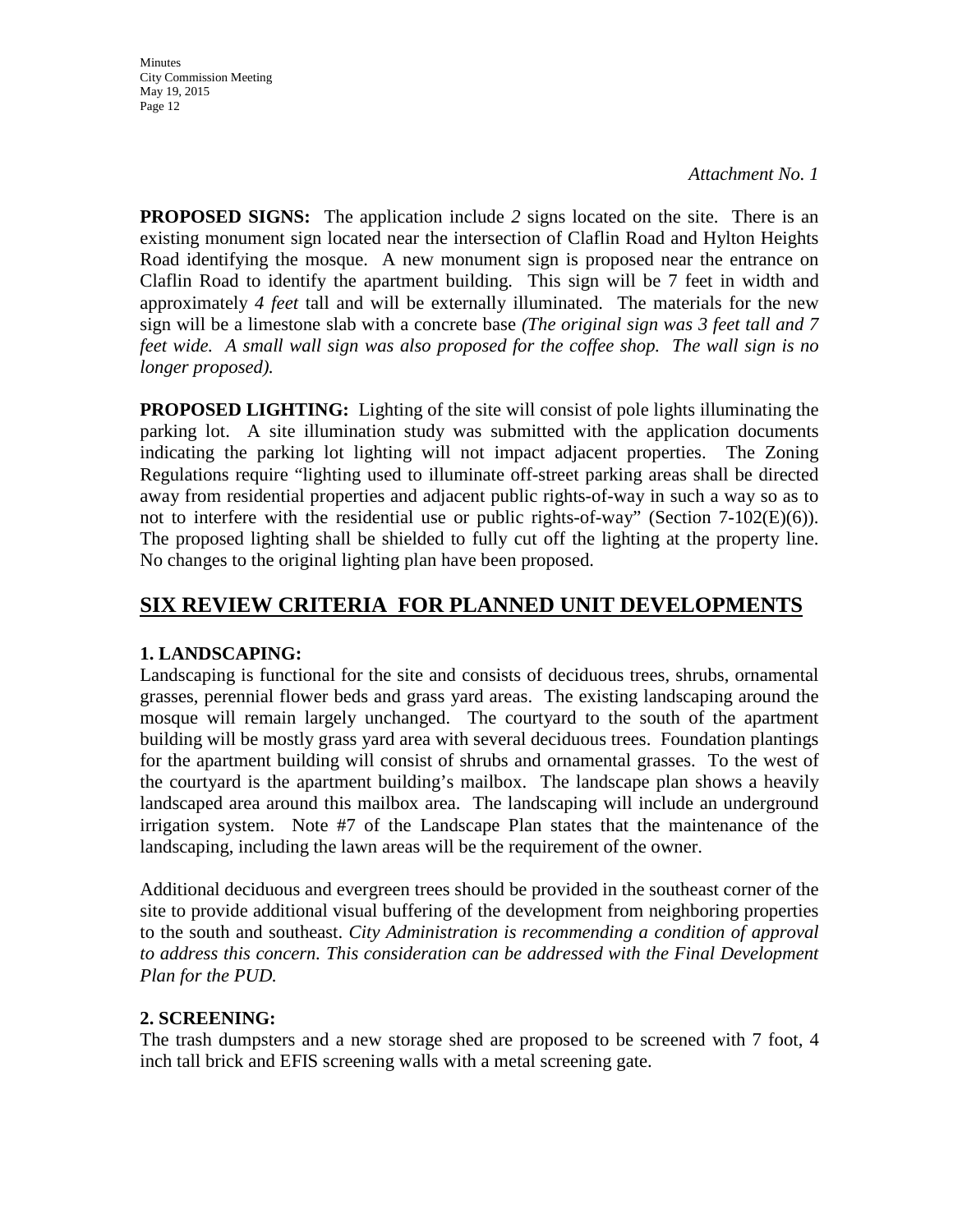*The application documents show a new six (6') foot tall wooden screening fence is to be installed along the east and south property lines of the site.*

## **3. DRAINAGE:**

Schwab-Eaton submitted a Drainage Study, dated July 2, 2014 (attached)*.* The drainage study states that: "when comparing the corresponding watersheds between the existing and proposed conditions for the respective design storms, the above results indicate a significant increase in the proposed peak discharge rates. Therefore, storm water detention is proposed to mitigate the increase."

The proposed storm water management plan is to have the site drain to underground storm sewers on the property via curb and gutter and then be collected into two (2), sixty (60) foot long by four (4) foot in diameter pipes buried under the entrance drive from Claflin Road. This underground detention structure will then be connected to the existing storm sewer in Claflin Road and will meter the storm water at a runoff rate that is less than the existing conditions. According to the drainage study the pre- vs. post-development rate of runoff is:

| <b>Storm Event</b> | <b>Existing Conditions</b> | Post-Development<br>w/out Detention | Post-Development<br>w/Detention |
|--------------------|----------------------------|-------------------------------------|---------------------------------|
| 2-Year             | $3.5$ cfs                  | $5.0$ cfs                           | $3.4 \text{ cfs}$               |
| $10$ -Year         | $4.7 \text{ cfs}$          | $6.8$ cfs                           | $4.6 \text{ cfs}$               |
| $100 - Year$       | $6.7$ cfs                  | $9.7$ cfs                           | $6.4$ cfs                       |

The construction and ongoing maintenance of the underground detention structure and storm sewer leading to the structure are the responsibility of the property owner. An Agreement between the City and the property owner shall be completed prior to the filing of the Final Plat allowing the City access to the structure for inspection and maintenance if the property owner fails in its duty to property maintain the structure.

The revised site plan generally replaces the original southern portion of the apartment building with off-street parking, as suggested by the Planning Board. The amount of impervious surface area is unchanged and thus does not require any substantial changes to the proposed stormwater drainage plan or the analysis.

The City's Stormwater Engineer has reviewed the proposed stormwater management plan and accepts its findings. The proposed development disturbs less than one (1) acre of land, therefore post-construction best management practices are not required.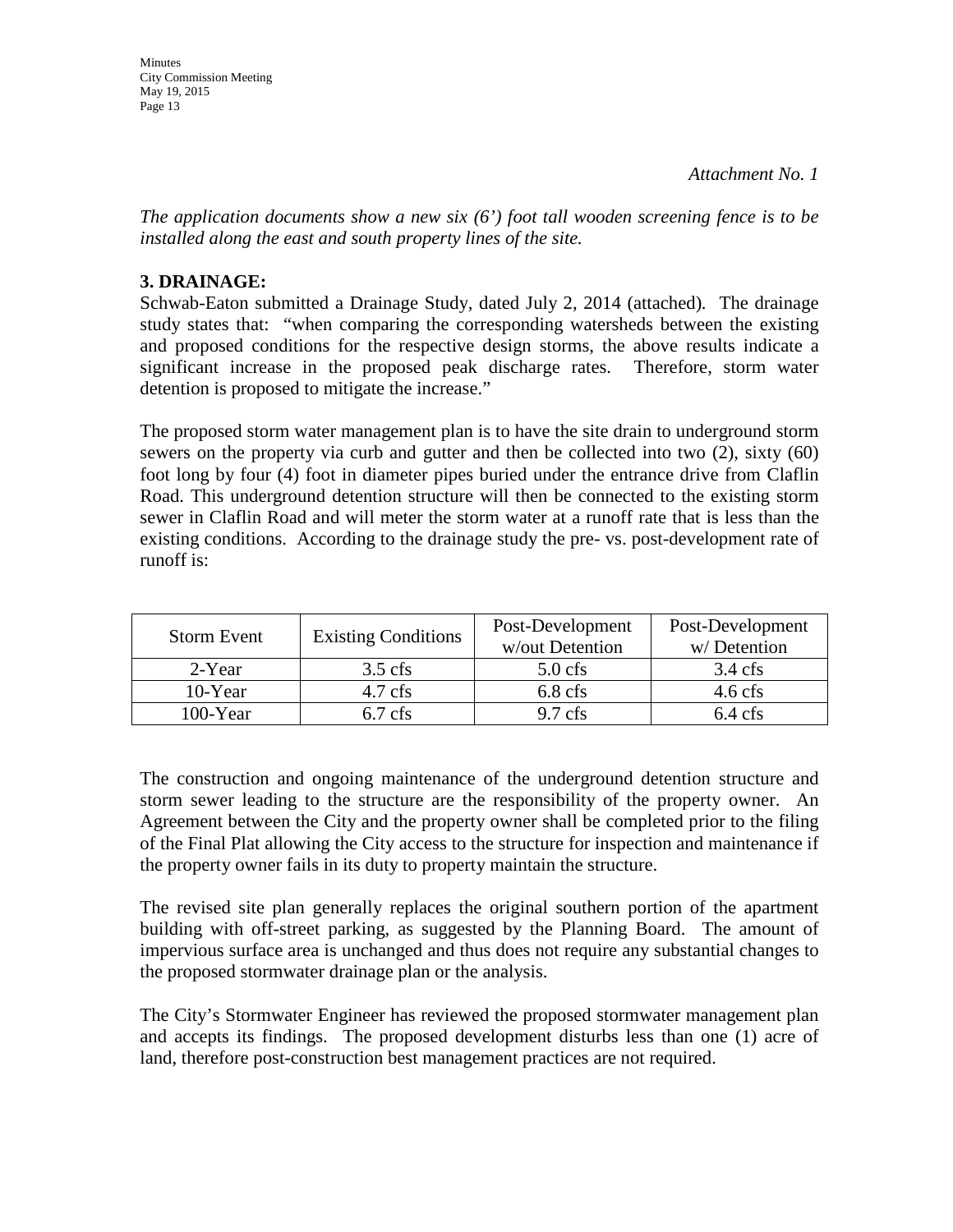### **4. CIRCULATION:**

The mosque currently has access from Hylton Heights Road to the existing parking lot on the site. These curb cuts will remain to provide western access to the PUD site. The existing house that is to be removed has a driveway onto Claflin Road. That existing access point onto Claflin Road will be closed and a new curb cut will be created farther to the west for a new driveway to provide a northern access to the PUD and the parking lots near the new apartment building, which has been designed as a right-in/right-out intersection, as requested by the Planning Board *at a previous Public Hearing.*

The applicant's consultant, Schwab Eaton, conducted a Traffic Impact Study, dated June 30, 2014 (see attached)*.* The study compared the existing peak hour trips to the proposed development's peak hour trips. It should be noted that the peak hour trips for the existing mosque are different than the typical a.m. and p.m. trip times, due to the mosque's unique prayer service times. The Traffic Impact Study identifies the peak hours as follows:

> Weekday a.m. peak hour  $(6:00 - 7:00 \text{ a.m.})$ Weekday p.m. peak hour  $(7:30 - 8:30)$  p.m.) Friday p.m. peak hour  $(12:15 - 1:15 \text{ p.m.})$

The following table lists the peak a.m. and p.m. hour trip generations generated by the entire PUD including the apartment building.

| Use             | Existing   | Proposed A. M. | Existing P.M. | Proposed P. M. |
|-----------------|------------|----------------|---------------|----------------|
|                 | A.M. Trips | <b>Trips</b>   | <b>Trips</b>  | <b>Trips</b>   |
| Mosque          | 6          | 6              | 39            | 39             |
| Single-Family   |            | -1             |               | $-1$           |
| Home            |            |                |               |                |
| (eliminated)    |            |                |               |                |
| Apartment       |            | 13             |               | 16             |
| <b>Building</b> |            |                |               |                |
| Restaurant      |            | 35             |               | 14             |
| (coffee shop)   |            |                |               |                |
| Total           |            | 53             | 40            | 68             |

*\*\* Please note that the mosque's trip generation does not actually coincide with typical a.m. and p.m. trip generation hours (7:00 – 9:00 am and 4:00 – 6:00 pm respectfully).*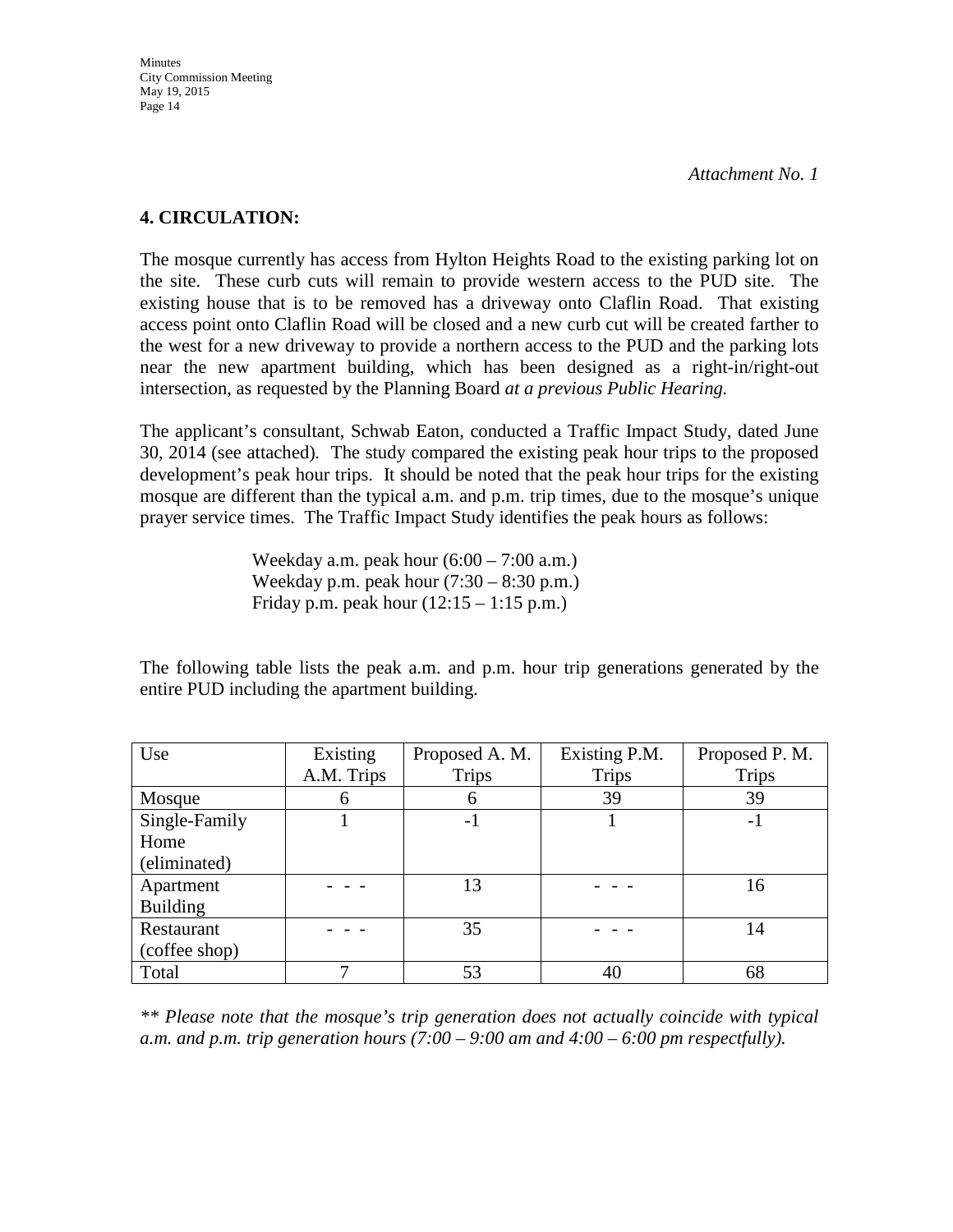**Minutes** City Commission Meeting May 19, 2015 Page 15

#### *Attachment No. 1*

The Traffic Impact Study indicated that a modal shift may occur in the trip generation for the mosque as it is assumed that residents of the apartment building will attend the prayer sessions at the mosque. However, this modal split was not factored into the Traffic Impact Study. In addition, the Traffic Impact Study found that the low number of trips generated by the existing and proposed developments did not warrant an improvement to the area road system.

The Study also analyzed the site distance and access spacing based on the minimum City Standards for the proposed site access point onto Claflin Road. The Study found that the new access point meets the minimum site distance and access spacing requirements on Claflin Road, a major collector street.

Pedestrian access is provided internally within the PUD development via sidewalks and crosswalks to the two (2) buildings. A public sidewalk is also proposed on the site along Claflin Road. This sidewalk will be five (5) feet in width. Once constructed, only a small gap in front of an existing duplex to the east of the site will exist. Sidewalks currently exist on the west side of Hylton Heights Road and the north side of Claflin Road.

Bike racks are not shown on the Preliminary Development Plans. Bike racks should be provided and shown on the Final Development Plan.

The City Traffic Engineer accepted the findings and recommendations of the original development plans and Traffic Impact Study. The revised development plans reduce the number of dwelling units in the proposed apartment building and proportionately the overall trip generated to and from the site. Both the original and revised development proposal meets the City's minimum traffic standards and policies. The new entrance design as a right-in/right-out has been provided according to the recommendation of the Manhattan Urban Area Planning Board. The City Traffic Engineer has no further comments on the revised development plans (the original memo for the traffic analysis is attached).

#### Off-street Parking

The Manhattan Zoning Regulations require the following minimum number of parking stalls for the proposed uses on the site.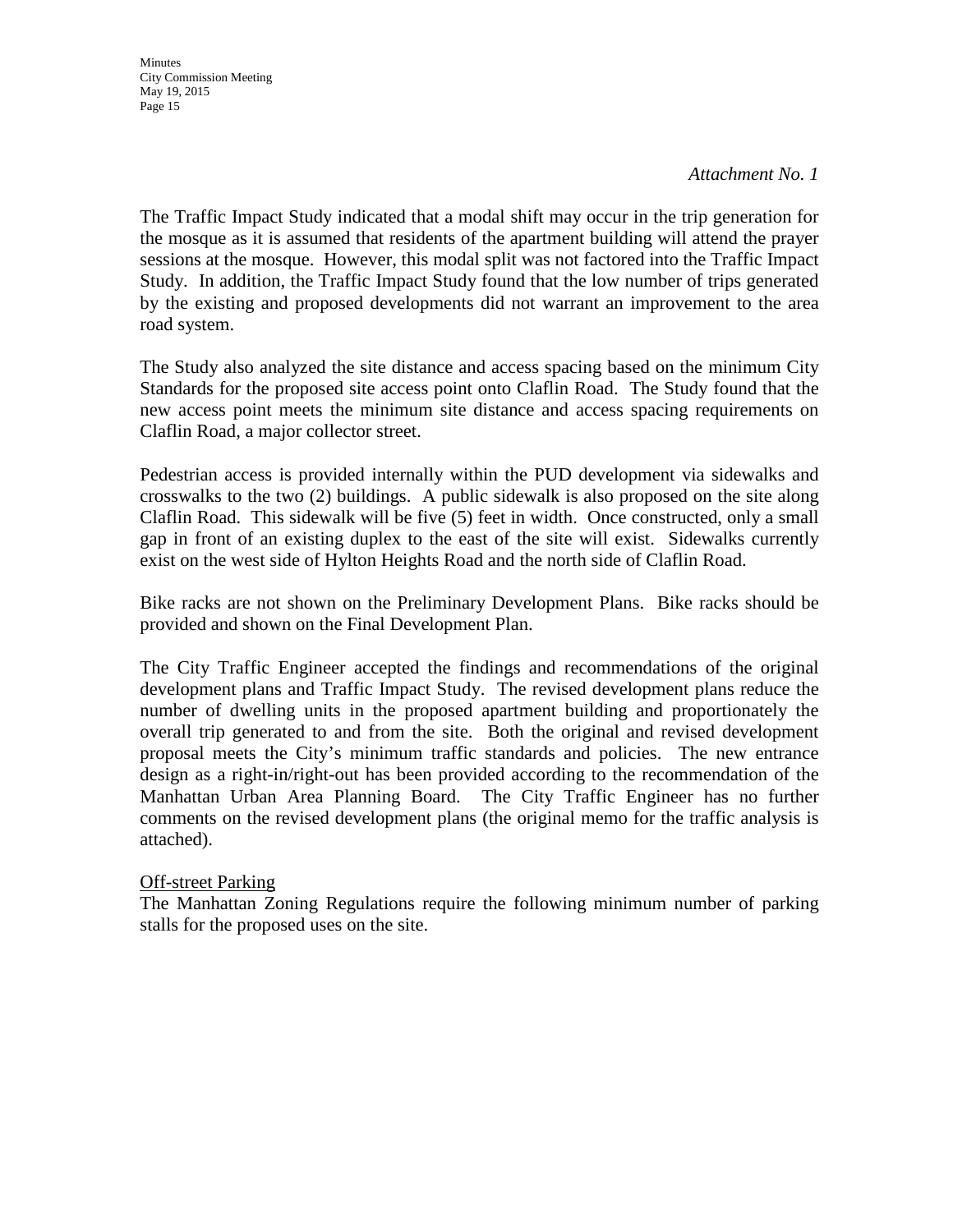| Use                         | <b>Occupancy Number</b> | <b>Parking Requirement</b> |
|-----------------------------|-------------------------|----------------------------|
| Mosque (w/out fixed seats)  | 278                     | 92                         |
| 1 space per 3 occupants     |                         |                            |
| Apartment                   |                         |                            |
| 1-bedroom $&$ studio        |                         | 20                         |
| 2 spaces per unit           |                         |                            |
| 2-bedroom                   |                         |                            |
| 3 spaces per unit           |                         |                            |
| <b>Total Parking Stalls</b> |                         | 12                         |

*The proposed common area is anticipated to be used by the tenants of the apartment building and their guests. The common area would not generate its own trip or parking demand. Any parking need generated by the tenant's guests is accommodated by the minimum parking requirements for the dwelling unit types.*

*The application documents state that the "future peak" attendance for the mosque's prayer services could be 180 people, not the designed occupancy of 278, as listed by the Manhattan Fire Department. This is based on the growth of the mosque and the limitations on how the open space of the prayer room is used. Considering this statement and using the parking ratio for a mosque without fixed seating, a minimum of 60 parking stalls are required. The site plan shows that Lot 2 will have 45 parking spaces associated with the Mosque. Lot 1 has 47 parking spaces shown to the south and west of the proposed apartment building. The apartment building will require a minimum of 29 parking spaces. The two lots combined provide 92 parking spaces, 3 spaces more than the minimum required for the mosque and apartment building, using the stated "future peak attendance" capacity of the Mosque.* 

*The applicant's consultant, Schwab Eaton, P.A., has provided a revised off-street parking analysis (dated February 13, 2015) that states that the required 89 off-street parking spaces on the site, based on the "future peak attendance" does not take into account several factors, including:*

- *1. The apartments are geared toward short-lease tenants, particularly international students and visiting professors who need housing for 1 semester or less. These tenants are less likely than traditional students to have vehicles and more likely to use different modes of transportation such as bicycles and ATA bus.*
- *2. The peak parking demand for the mosque is between 12:30 p.m. and 2 p.m. on Friday afternoons, which does not coincide with the peak parking demand for the apartments. Typically, apartment residents are not home during these times.*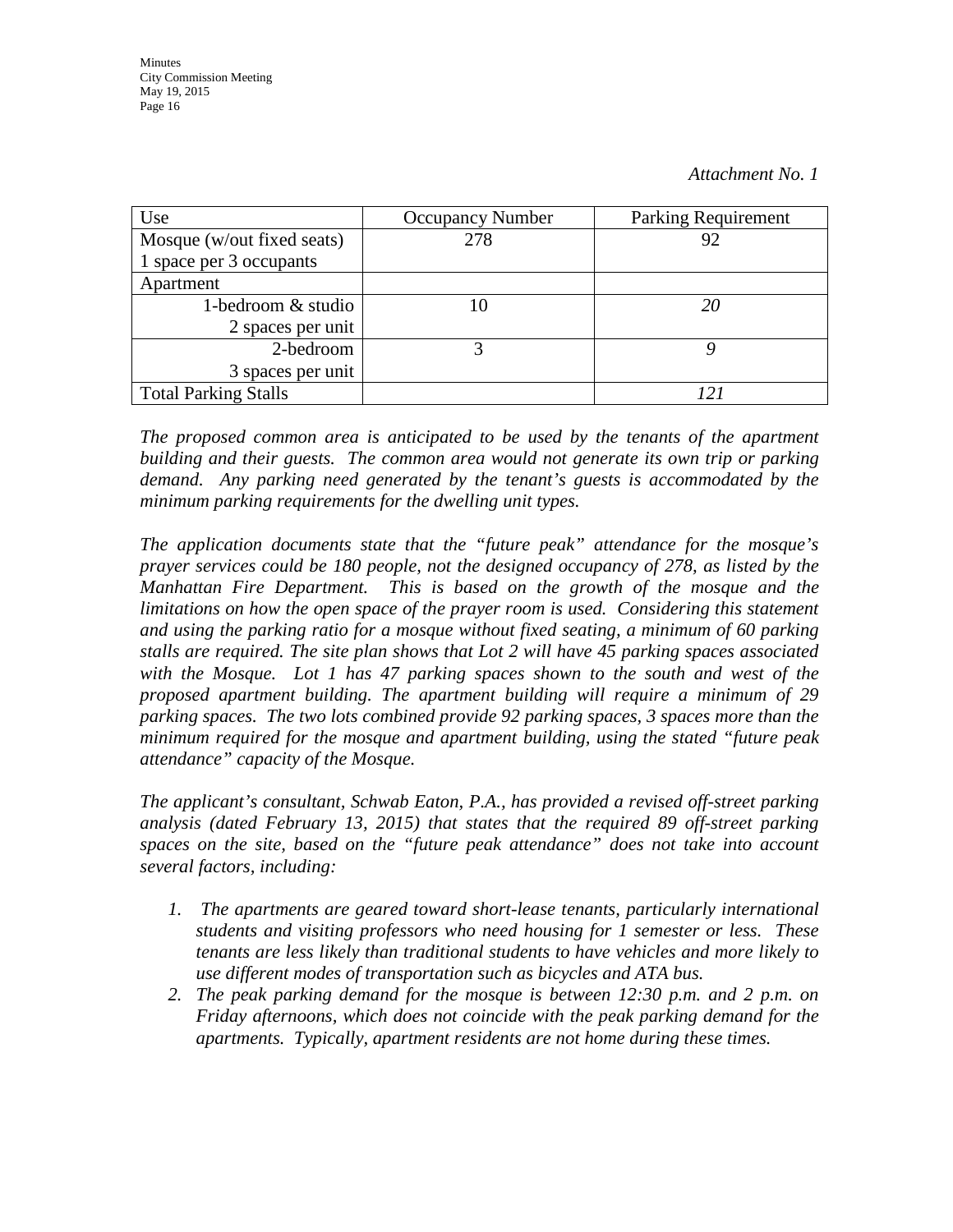*3. Internal capture or "non-captive adjustments" would reduce the number of discrete parking stalls necessary for the different land uses. Residents in the apartment complex who do attend the mosque during Friday afternoon are counted twice for their parking demand. If their parking is counted for the mosque, it should be reduced for the apartments. Conversely, mosque attendees may also be visitors to the apartment residents, and would also be counted.*

*The consultant also did a shared parking analysis for the proposed development as described in the Urban Land Institute's book Shared Parking, second edition*. *The shared parking analysis outlined in the report concludes that the parking demand for the PUD would be 75 off-street parking stalls for the peak demand of the site, which would be during the Friday afternoon prayer service.* 

A cross easement is shown and noted on the application site plan. Note #5 states that the condition of mandatory shared parking will "be spelled out in the covenants for the Islamic Center of Manhattan, and the Noor Residence Apartments. These covenants shall be provided with the Final Development Plan to assure that they will be established with the development.

*Based on the information provided, and the planned cross-easement between the two lots, the proposed development exceeds the minimum off-street parking requirement for the proposed uses by 3 parking spaces. The consultant's shared off-street parking report shows that site will have more than an adequate number of parking spaces. On-street parking congestion and conflicts with adjacent properties may currently exist, but it does not appear to be created by the existing use on the site during most days. The additional parking spaces, as described above should alleviate any parking congestion in the area during prayer services or during other meeting times at the Mosque.*

Note: A gravel parking area has been installed, generally in the same location of the southern parking spaces on Lot 1. Off-street parking spaces for Mosques and similar uses are required to be paved with hard surface (asphalt or concrete). Considering that the site is undergoing this rezoning request, which shows this area as permanent paved parking, and the neighbors concern for on-street parking congestion, in part caused by the site; City Administration determined that enforcement of the paving requirements would not occur until after the rezoning request has concluded. If the PUD request is denied, the gravel parking area will need to be paved and striped for parking spaces that meeting the City of Manhattan's parking lot design requirements or returned to its previous condition. If the PUD is approved, the paving must occur with the construction of the apartment building.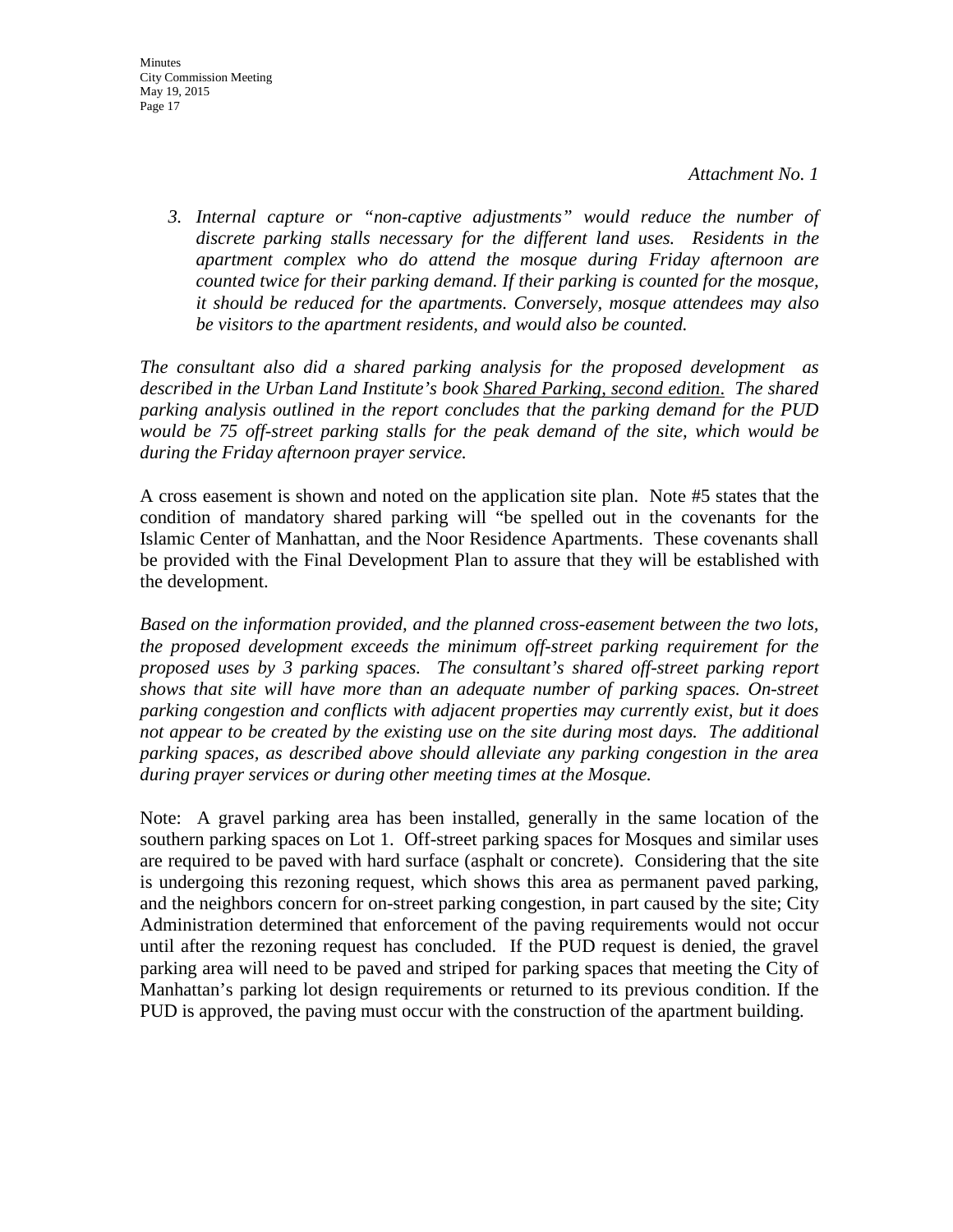**Minutes** City Commission Meeting May 19, 2015 Page 18

**5. OPEN SPACE AND COMMON AREA:** The applicant has made provisions for the continuity, preservation, care, conservation and maintenance of all open space within the PUD's development plan. Upon installation of *landscaping, it will be maintained by the owner and watered by an underground irrigation system. A landscaped courtyard is proposed to the south of the "L-shaped" apartment building for the resident's use.*

**6. CHARACTER OF THE NEIGHBORHOOD:** The area has a mixture of residential and commercial uses along Claflin Road and Hylton Heights Road. To the south of the site is a single-family residential neighborhood consisting of owner-occupied and rental units. To the north of the site is Claflin Road, the Georgetown Apartment Complex, a multiple-family apartment development with recreation amenities, and the Westport Commons commercial area which consists of business and professional offices. To the west of the site are business and professional office uses along Hylton Heights Road and retail businesses along Westport Road. To the east are a duplex and the Manhattan Medical Center office complex, and on the north side of Claflin Road is University zoned land for Kansas State Forestry offices and maintenance uses and business and professional offices.

## **THIRTEEN MATTERS TO BE CONSIDERED WHEN CHANGING ZONING DISTRICTS**

**1. EXISTING USE:** The Islamic Mosque and a single-family house.

**2. PHYSICAL AND ENVIRONMENTAL CHARACTERISTICS:** The site is rectangular shaped and consists of two (2) lots. The northern portion of the site slopes towards Claflin Road. The remaining area of the site gradually slopes to the southeast. The western lot is mostly fully developed with the Islamic Center Mosque. The eastern lot for the proposed apartment building, consists of the a single-family house and grass lawns.

## **3. SURROUNDING LAND USE AND ZONING:**

**NORTH:** Claflin Road, a four-lane, major collector corridor with varying width of right-of-way; Georgetown Apartment Complex; and business office; R, Single-Family Residential District; PUD, Residential Planned Unit Development; C-1, Restricted Business District.

**SOUTH:** Single-family homes; R, Single-Family Residential District

**EAST:** Non-conforming two-family dwelling; single-family homes (southeast); and the Manhattan Medical Center; R District, C-1 District; PUD.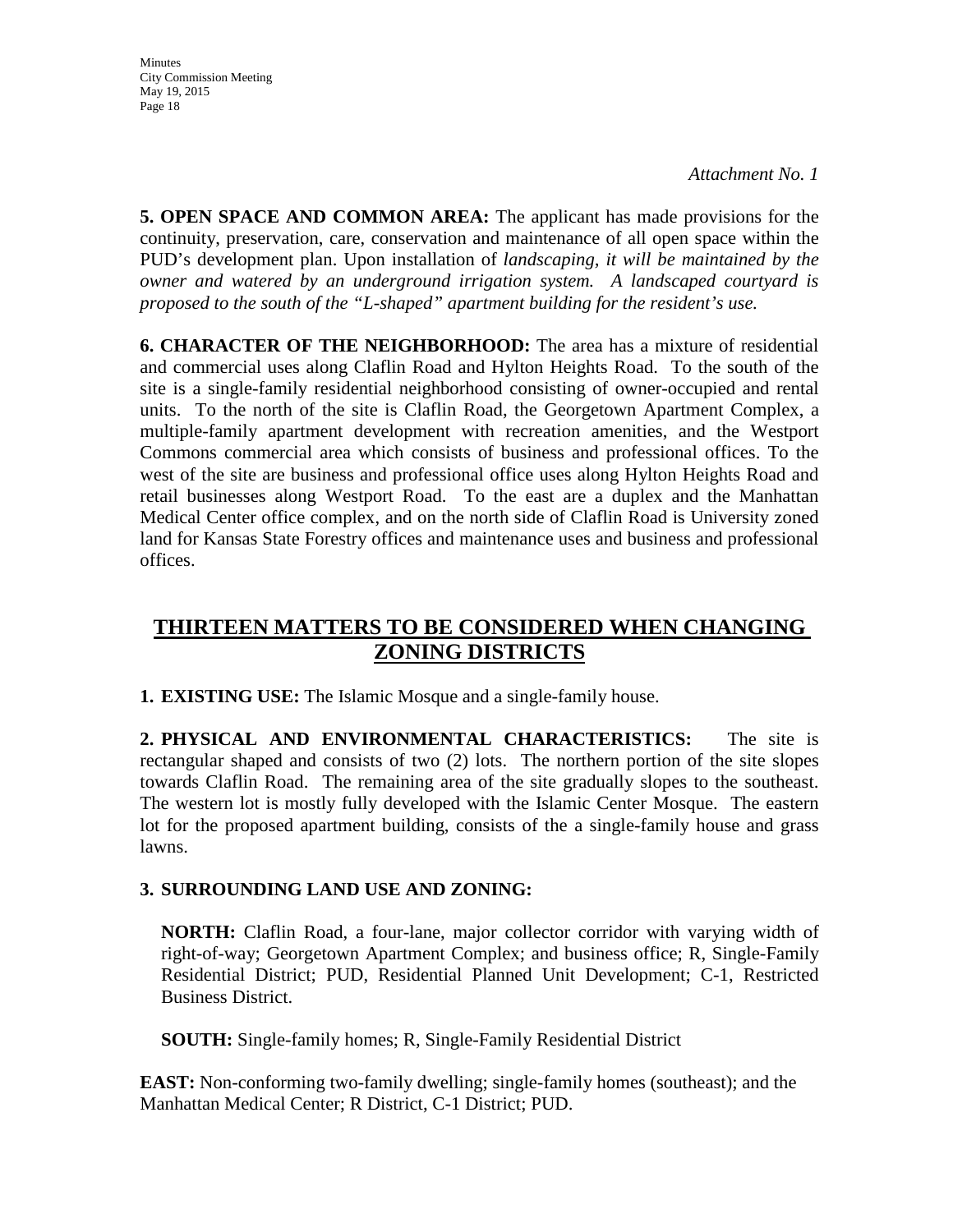**WEST:** Business and professional offices and a daycare; C-1 District

**4. CHARACTER OF THE NEIGHBORHOOD:** See above under PUD Criteria Number 6, CHARACTER OF THE NEIGHBORHOOD.

5. **SUITABILITY OF SITE FOR USES UNDER CURRENT ZONING:** The site is currently zoned R, Single-Family Residential District. Both the Islamic Mosque and the single-family house present on the site are permitted and suitable under the current zoning district.

**6. COMPATIBILITY OF PROPOSED DISTRICT WITH NEARBY PROPERTIES AND EXTENT TO WHICH IT MAY HAVE DETRIMENTAL AFFECTS:** The general area is a mixture of business and professional offices, apartment buildings and single-family homes. The proposed uses are similar to those found throughout the general neighborhood. The application materials state that the apartment building will be marketed to international students at Kansas State University and shortterm leases for visiting professors. An increase in light, noise and traffic is expected from the proposed development compared to the existing single-family house and Islamic Mosque.

The properties most impacted by the proposed development may be the single-family homes to the south/southeast. It appears that the applicant has taken appropriate measures to limit any adverse impacts on the surrounding properties. Sight-obscuring screening fences will be provided along the south and east property lines to shield the adjacent neighborhood from vehicle lights.

An illumination study of the proposed off-street parking lights was conducted. The study showed that the proposed lighting will not "bleed" onto adjacent property. The Zoning Regulations require that these lights be shielded to provide full cutoff of light at the property line.

A traffic impact study was conducted that shows the proposed uses should create a minimal increase in trips to and from the site on adjacent streets and should not adversely impact the existing traffic.

*The amount of off-street parking on the two lots exceeds the minimum requirements for the proposed apartment building and existing mosque, based on the applicant's statement of "future peak" attendance for the mosque. A cross easement has been proposed between the two lots to ensure that the shared parking situation will remain for the life of the development. A proposed covenant will be required at the time of the Final Development Plan application to ensure the easement is in place. The applicant's consultant also conducted a parking analysis that detailed why the shared parking between existing*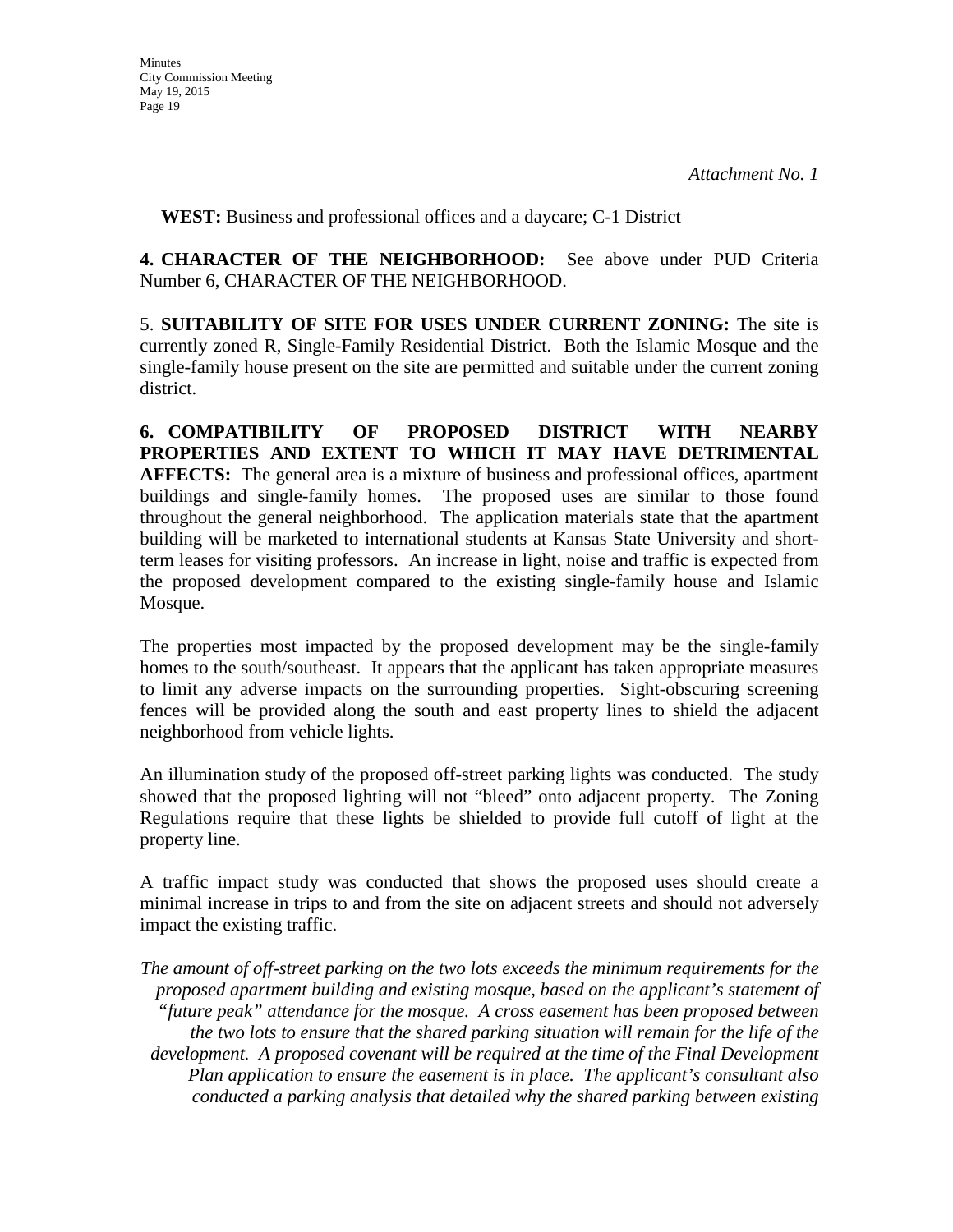mosque and the proposed apartment building and small coffee shop should be adequate. *The analysis is based on the unique condition of the development, including:*

- The apartments are geared toward short-lease tenants, particularly international students and visiting professors, who are less likely to have a personal vehicle and would walk, bicycle or use the ATA bus system,
- The peak demand for the mosque does not coincide with the parking demand for the apartments.
- The assumption is made that the parking demand of Islamic residents living in the apartment complex who attend the mosque prayer services would be counted twice in the off-street parking requirements.

*A second neighborhood meeting was held on March 18, 2015. According to the meeting summary, 9 neighbors attended the meeting. The summary states that "comments during the meeting were generally favorable, though 2 attendees were concerned with the 3-story height of the building and the location of the trash dumpster, off-street parking lot and the site lighting. Two (2) attendees completed comment sheets with these comments (See attached meeting summary and neighborhood comments).*

*Although there are concerns expressed by property owners in the general area, it appears that the applicant has taken appropriate measures to minimize any adverse impacts on the surrounding neighborhood.*

## **7. CONFORMANCE WITH COMPREHENSIVE PLAN: THE SITE IS SHOWN ON THE** *2015* **FUTURE LAND USE MAP AS RESIDENTIAL LOW/MEDIUM DENSITY (RLM). THE APPLICABLE POLICY STATEMENTS FOR THE RLM DESIGNATION ARE:**

#### *Residential Low/Medium Density (RLM)*

## RLM 1: Characteristics

The Residential Low/Medium Density designation incorporates a range of singlefamily, single-family attached, duplex, and town homes, and in appropriate cases include complementary neighborhood-scale supporting land uses, such as retail, service commercial, and office uses in a planned neighborhood setting, provided they conform with the policies on Neighborhood Commercial Centers. Small-scale multiple-family buildings and condominiums may be permissible as part of a planned unit development, or special mixed-use district, provided open space requirements are adequate to stay within desired densities.

## RLM 2: Appropriate Density Range

Densities in the Residential Low/Medium designation range between less than one dwelling unit/acre up to 11 dwelling units per net acre.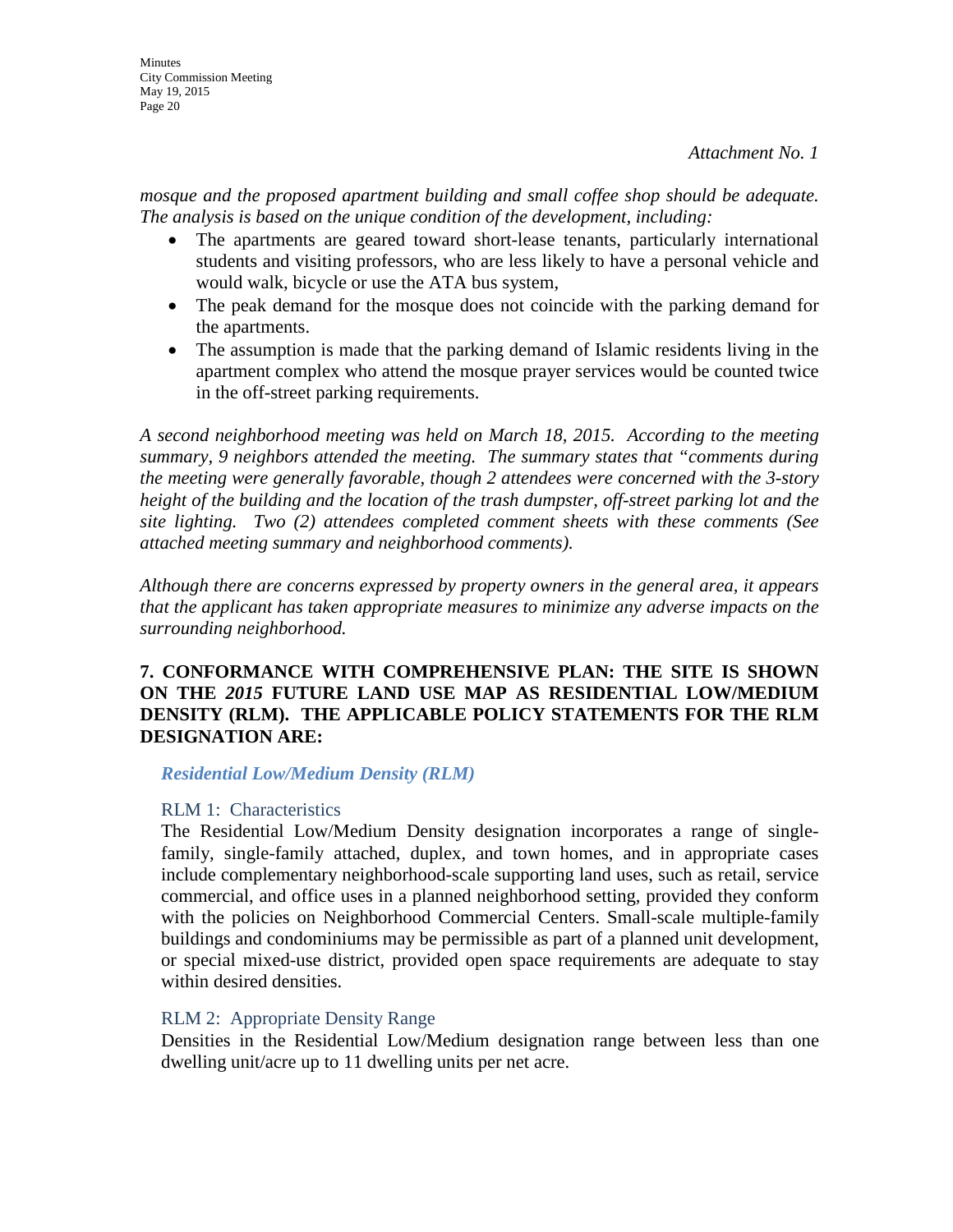#### RLM 3: Location

Residential Low/Medium Density neighborhoods typically should be located where they have convenient access and are within walking distance to community facilities and services that will be needed by residents of the neighborhood, including schools, shopping areas, and other community facilities. Where topographically feasible, neighborhoods should be bounded by major streets (arterials and/or collectors) with a direct connection to work, shopping and leisure activities.

## RLM 4: Variety of Housing Styles

To avoid monotonous streetscapes, the incorporation of a variety of housing models and sizes is strongly encouraged in all new development.

The residential component of the proposed PUD on Lot 1 (.734 acres) has a net density of approximately 17.7 dwelling units per acre, which is above the stated density range for the RLM designation (i.e.  $1 - 11$  dwelling units per net acre). Due to the existing development on the site and the proposed building and off-street parking, adequate open space is not available to keep the residential component within the designated density range.

The Future Land Use Map for the Comprehensive Plan designated the site and surrounding area based on existing land uses and did not anticipate the transitioning nature of the Claflin Road corridor. Considering the existing condition of the site and that Claflin Road has been transitioning to more intense commercial office uses, the low density residential uses including the house and duplex to the east appear to no longer be the best use for the land along Claflin Road. Claflin Road is a four-lane road, classified as a major collector. Having individual curb cuts for driveways from low density residential uses is not advisable.

Growth Management 9 policy states: Infill and redevelopment within established areas of the City is generally encouraged where deteriorated or obsolete structures have become detrimental to an area, where new uses can be accommodated on vacant properties, and in areas that have been specifically identified for redevelopment. Projects may range in size from a single residential lot to the redevelopment of multiple contiguous blocks within a neighborhood or commercial area. Regardless of its scale, infill and redevelopment shall be designed in a manner that is sensitive to and reflects the character of the surrounding area. Important design considerations include building scale, mass, roof form, height, and orientation, parking location, lot coverage, architectural character, and landscape elements. These design considerations are particularly important when infill or redevelopment occurs within or adjacent to an established residential neighborhood, or when a change in use or intensity would otherwise negatively impact the established character of the surrounding area. For additional policies related to infill and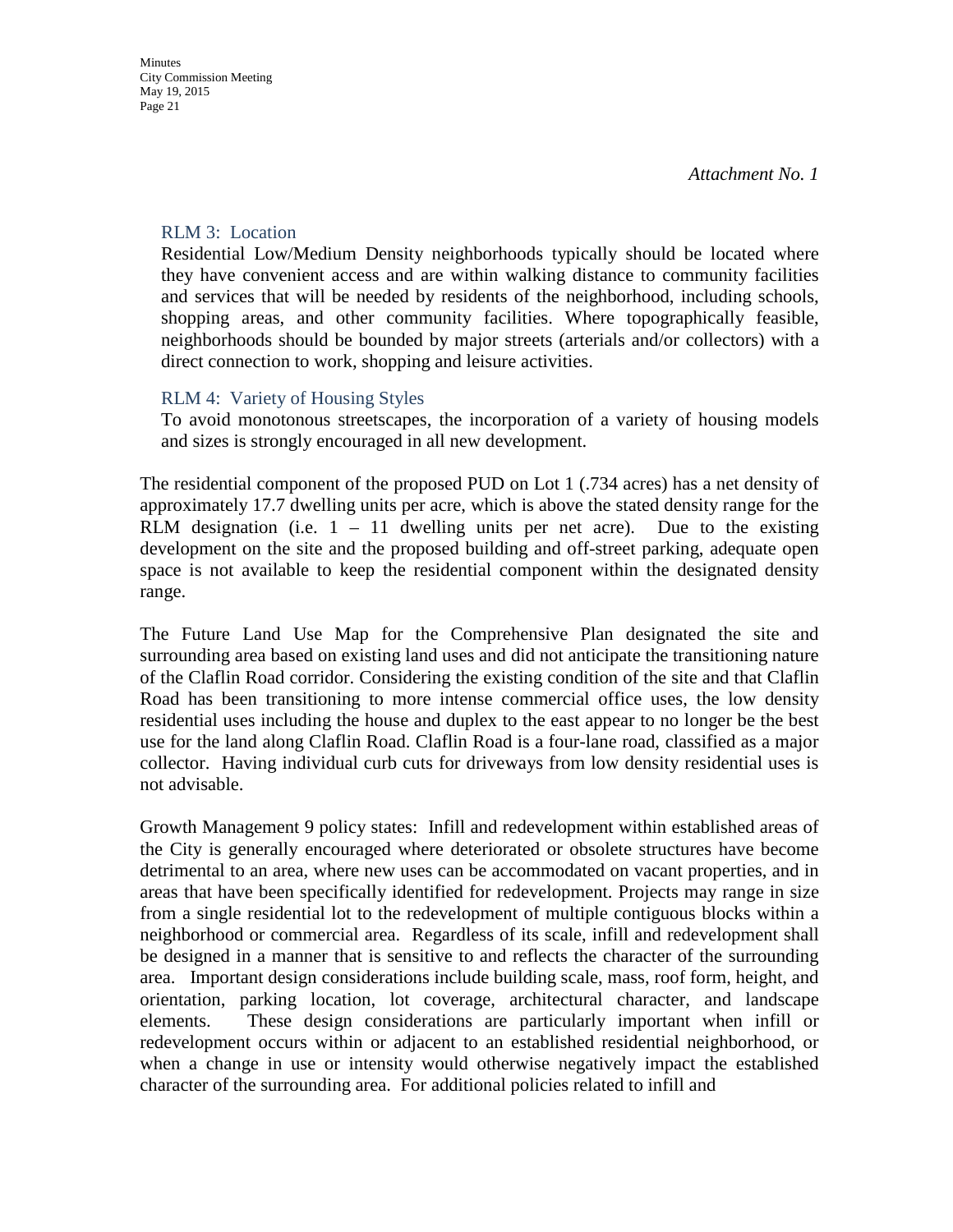redevelopment, refer to the Land Use Policies below and to Chapter 9, Housing and Neighborhoods (see these sections in the Comprehensive Plan).

The Planned Unit Development process allows for appropriate infill redevelopment to occur with adequate controls to limit impacts on adjacent properties, such as building design, screening and lighting control.

### **8. ZONING HISTORY AND LENGTH OF TIME VACANT AS ZONED:**

The site was annexed and zoned "A-A" Single-Family Dwelling District on August 7, 1962 (Ordinance No. 2269). The site and surrounding properties to the south were zoned R, Single-Family Residential District in 1969 and have remained in that zoning district ever since.

According to the Riley County Appraiser's Office, the Islamic Mosque was built in 1993. The single-family house was built in 1907.

## **9. CONSISTENCY WITH INTENT AND PURPOSE OF THE ZONING ORDINANCE:**

The intent and purpose of the Zoning Regulations is to protect the public health, safety, and general welfare; regulate the use of land and buildings within zoning districts to assure compatibility; and to protect property values.

The PUD Regulations are intended to provide a maximum choice of living environments by allowing a variety of housing and building types; a more efficient land use than is generally achieved through conventional development; a development pattern that is in harmony with land use density, transportation facilities and community facilities; and a development plan which addresses specific needs and unique conditions of the site which may require changes in bulk regulations or layout.

Subject to the conditions of approval, the proposed PUD is consistent with the Zoning Regulations.

**10. RELATIVE GAIN TO THE PUBLIC HEALTH, SAFETY AND WELFARE THAT DENIAL OF THE REQUEST WOULD ACCOMPLISH, COMPARED WITH THE HARDSHIP IMPOSED UPON THE INDIVIDUAL OWNER:** There appears to be no gain to the public that denial would accomplish. Public utilities and fire and emergency service protection can adequately serve the site. *The proposed*  development plans provide off-street parking that exceeds the combined parking *requirements for the proposed uses.* The proposed PUD *should* not cause adverse impacts on nearby properties. Denial of the request may be a hardship to the owner.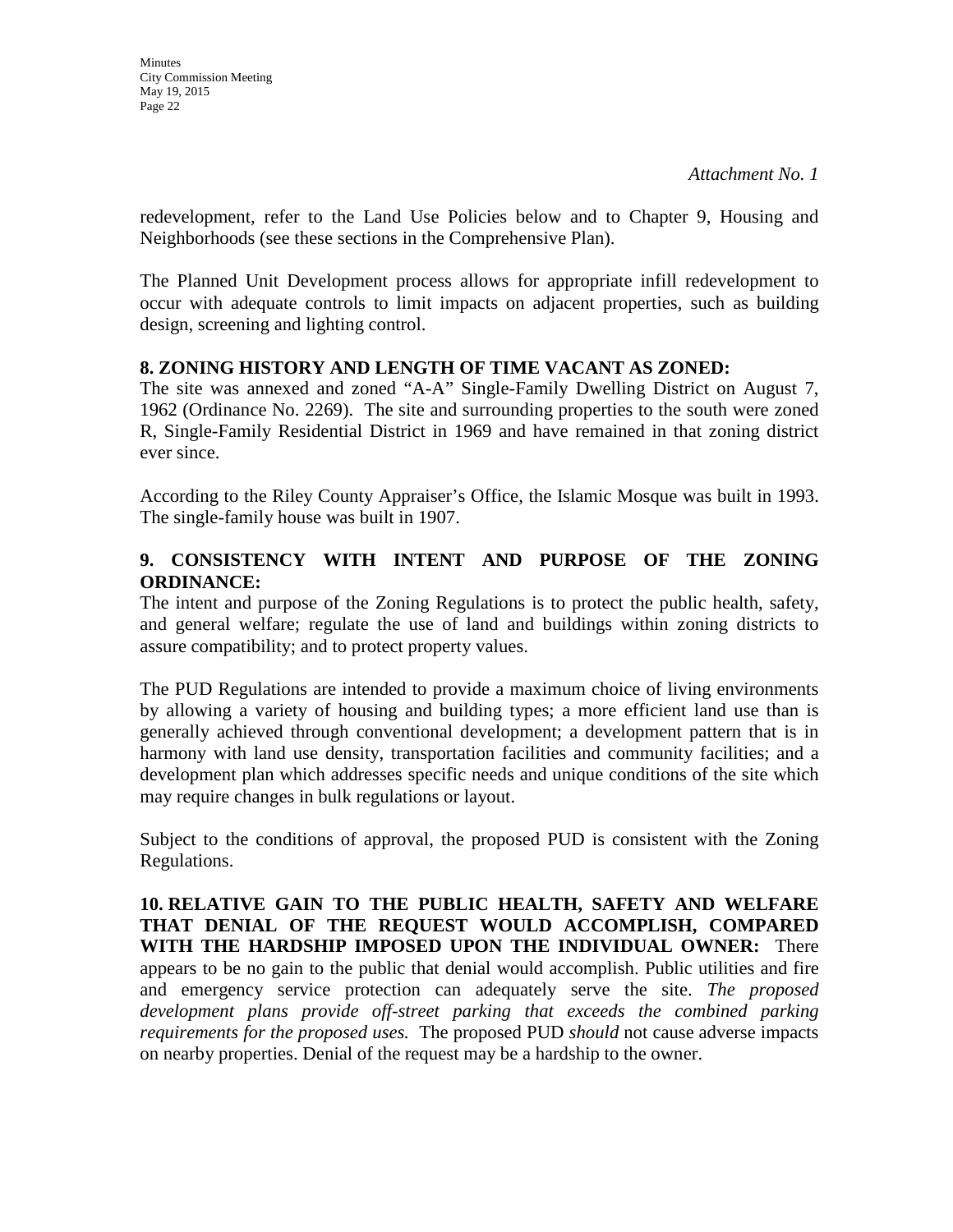**11. ADEQUACY OF PUBLIC FACILITIES AND SERVICES:** Adequate public water, sanitary sewer, streets and pedestrian sidewalks are, or will be, available to serve the development.

**12. OTHER APPLICABLE FACTORS:** The Manhattan Fire Department requires that at least one (1) fire hydrant shall be provided within 150 feet of the fire department connection at the proposed apartment building. The Fire Department also requires that hard surface access for fire access shall be provided on the site before combustible construction begins on the proposed building. These conditions will be addressed at the time of the building permit application.

*As previously described, the City Commission returned the rezoning request to the Planning Board to be reconsidered on 3 topics. The 3 topics are in bold and the applicant's response (see attached for the full response) and City Administration's analysis are below* 

*1) Review the size of the residence, which is currently 3-stories and to reduce the size of the residence. The applicant's consultant explains in the attached letter that simply eliminating the 3rd story of the apartment building would make it economically infeasible to develop. The alternative when considering removing the 3rd floor would be to enlarge the footprint of the building to keep the same number of dwelling units, which makes the project economically feasible. The letter points out that by enlarging the building footprint, other components of the site would be compromised, primarily the amount of off-street parking, which would negatively impact the surrounding neighbors.*

*The letter then explains the consultant's opinion that the 3-story building is compatible with the surrounding area based on existing zoning and land uses in the area, including the commercial properties on Hylton Heights and Claflin Road, and the multiple-family developments on Claflin Road. The consultant points out that there are several 3-story buildings in the immediate area on Claflin Road and the proposed building is only 6 inches taller than the maximum height allowed in the R-1, Single-Family Residential District, which the property is currently zoned.*

*2) Relook at the parking and come up with a plan that meets the current Code. The site plan shows 92 off-street parking spaces. The applicant has eliminated the proposed coffee shop and has proposed to use the space as a "common area". Based on the minimum requirements for the size of the previously proposed coffee shop, a minimum of 6 spaces were required. Changing the use of that space to a common area for tenants does not trigger any applicable residential parking ratio and should not generate any parking demand. Parking for that space is already accounted for by the parking requirements for the apartment units.*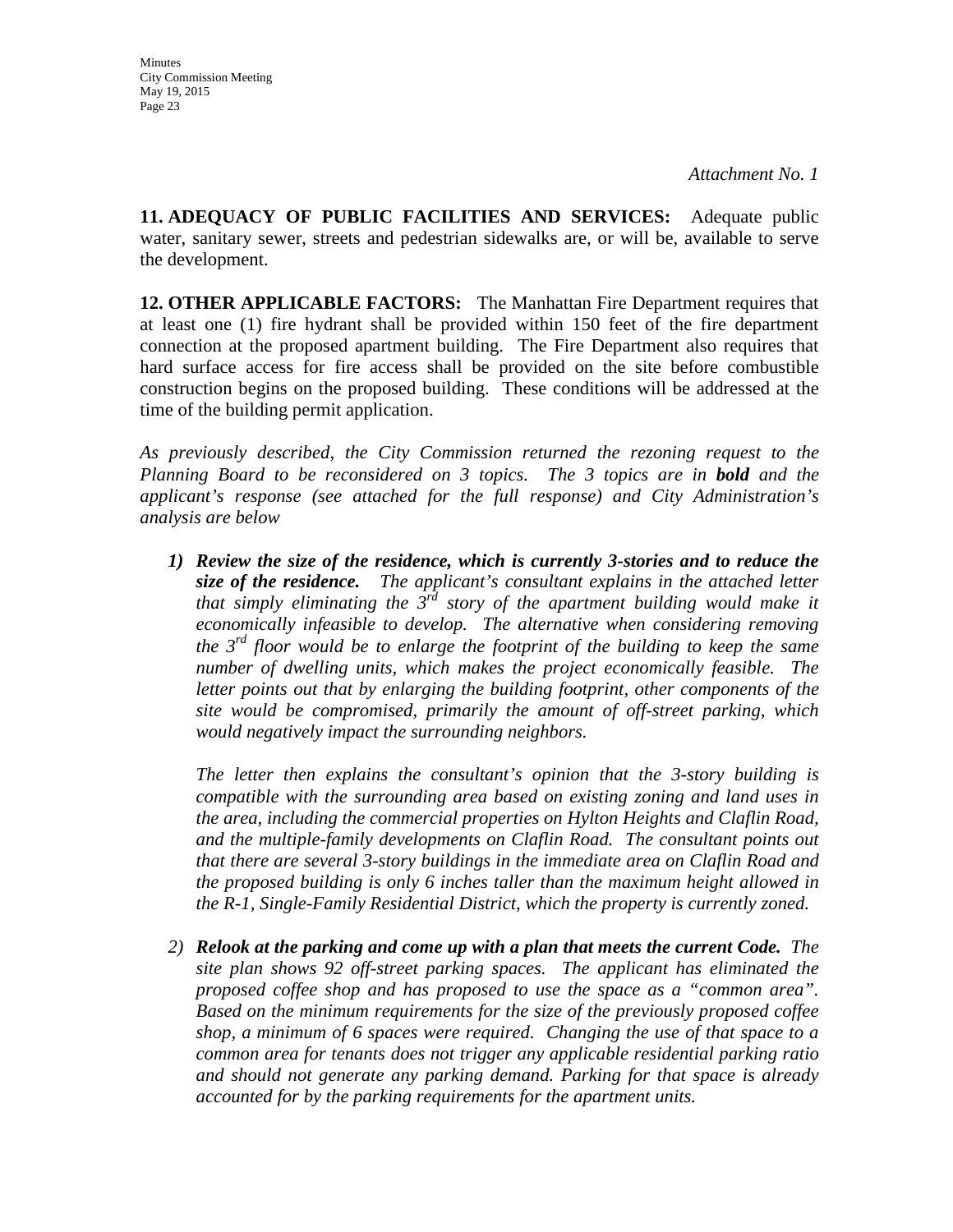*The applicant provided information that clearly indicates that the prayer service will not exceed 180 members, which reduces the parking requirement for the mosque from 92 spaces to 60 spaces.* 

*Based on these two factors, the proposed uses would be required to have a minimum of 89 off-street parking spaces. The proposed site plan provides 92 offstreet parking which slightly exceed the minimum off-street parking requirements and should not adversely impact the adjacent properties.* 

*The applicant's consultant has also provided a shared parking analysis that further shows that the two uses (the existing mosque and the apartment building) would have a shared parking demand of 75 stalls.*

*3) To refine the PUD use so that future expansion for a Phase 2 or modifications is severely restricted. The applicant has removed any reference to the second phase from the PUD request and Preliminary Development Plans. Any future building addition proposal would be considered a substantial modification to the PUD, which would require a public hearing amendment to the PUD. Likewise, an expansion of the PUD site to include neighboring properties would require rezoning of those properties, in addition to amending the PUD. Both of these actions would require public hearings with the Manhattan Urban Area Planning Board and the City Commission.*

**13. STAFF COMMENTS AND RECOMMENDATION:** City Administration recommends approval of the proposed rezoning of the Noor Residence Residential Planned Unit Development from R, Single-Family Residential District to PUD, Residential Planned Unit Development District, based on the most recent revisions (February 18, 2015), with the following conditions of approval:

- *1. The Permitted Uses shall include a mosque (or other religious institution) and a thirteen (13) dwelling unit apartment building with a 676 square foot common area.*
- *2. The common area shall be limited to 676 square feet in area and may not be converted to any commercial or residential space.*
- 3. A sight-obscuring screening fence of not less than six (6) feet in height shall be provided along the southern and eastern property line of the PUD.
- 4. Signage shall be limited to signs proposed in the application documents.
- 5. Exempt signage shall include signage described in Article VI, Section 6-104  $(A)(1),(2),(3),(4),(5),(7)$  and  $(9)$ ; and, Section 6-104  $(B)(2)$  and  $(5)$ .
- 6. Additional landscaping in the form of deciduous and evergreen trees should be provided in the southeast corner of the site to provide additional visual buffering of the development. The added landscape shall be shown on the Final Development Plans.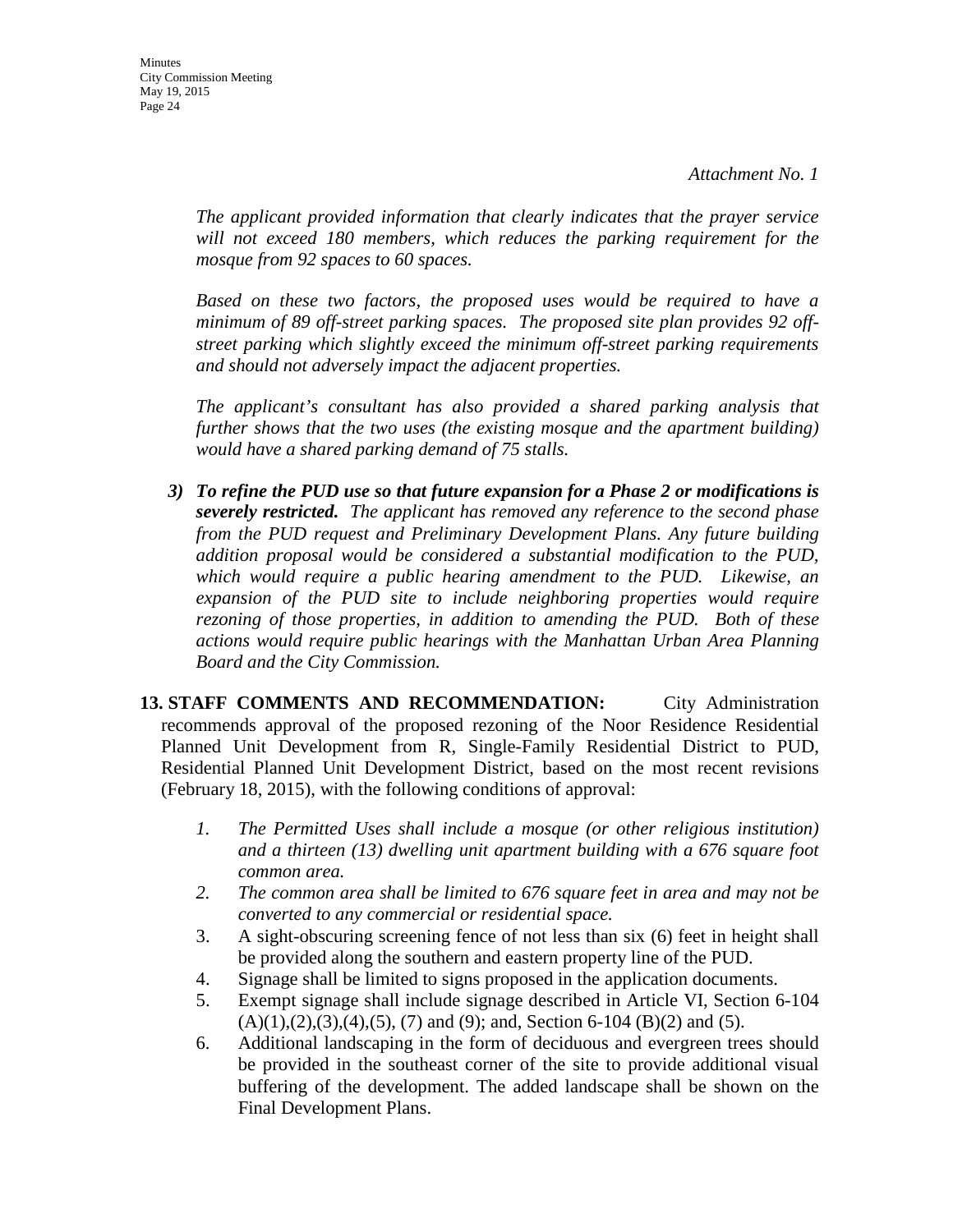- 7. Landscaping and irrigation shall be maintained in good condition.
- 8. A Landscape Performance Agreement shall be approved, prior to issuance of a building permit.
- 9. An Agreement between the City and the property owner shall be completed prior to the filing of the Final Plat, obligating the property owner to construct and maintain the storm water system including the underground storm sewer and detention structure, and allowing the City access to the structure for inspection and maintenance if the property owner fails in its duty to property maintain the storm water system.
- 10. Covenants shall be provided at the time of application for the Final Development Plan detailing the cross easement between the two (2) lots for the proposed shared parking.

## **ALTERNATIVES**

*When the City Commission returns the recommendation of the Planning Board for further consideration, the Planning Board has the following alternatives:*

- 1. *The Board may resubmit its original recommendation, giving the reasons therefore.*
- 2. *The Board may submit a new and amended recommendation, giving the reasons therefore.*

*Following the November 17, 2014 public hearing, the Planning Board recommended approval of the Preliminary Development Plan of the Noor Residence PUD and the rezoning of the site from R, Single-Family Residential District to PUD, Mixed-Use Planned Unit Development, with twelve (12) conditions of approval (see attached Minutes from that meeting).*

## **POSSIBLE MOTION**

*The Manhattan Urban Area Planning Board recommends approval of the revised Preliminary Development Plan of the Noor Residence Mixed Use Planned Unit Development, dated February 18,2015, and rezoning the site from R, Single-Family Residential District, to PUD, Mixed Use Planned Unit Development District, based on consideration of the three (3) issues requested by the City Commission and on the findings in the Revised Staff Report, dated April 9, 2015, with the ten (10) conditions recommended by City Administration.* 

**PREPARED BY:** Chad Bunger, AICP, CFM, Senior Planner **DATE:** April 9, 2015 15009}SR}NoorResidencePUD. REVISED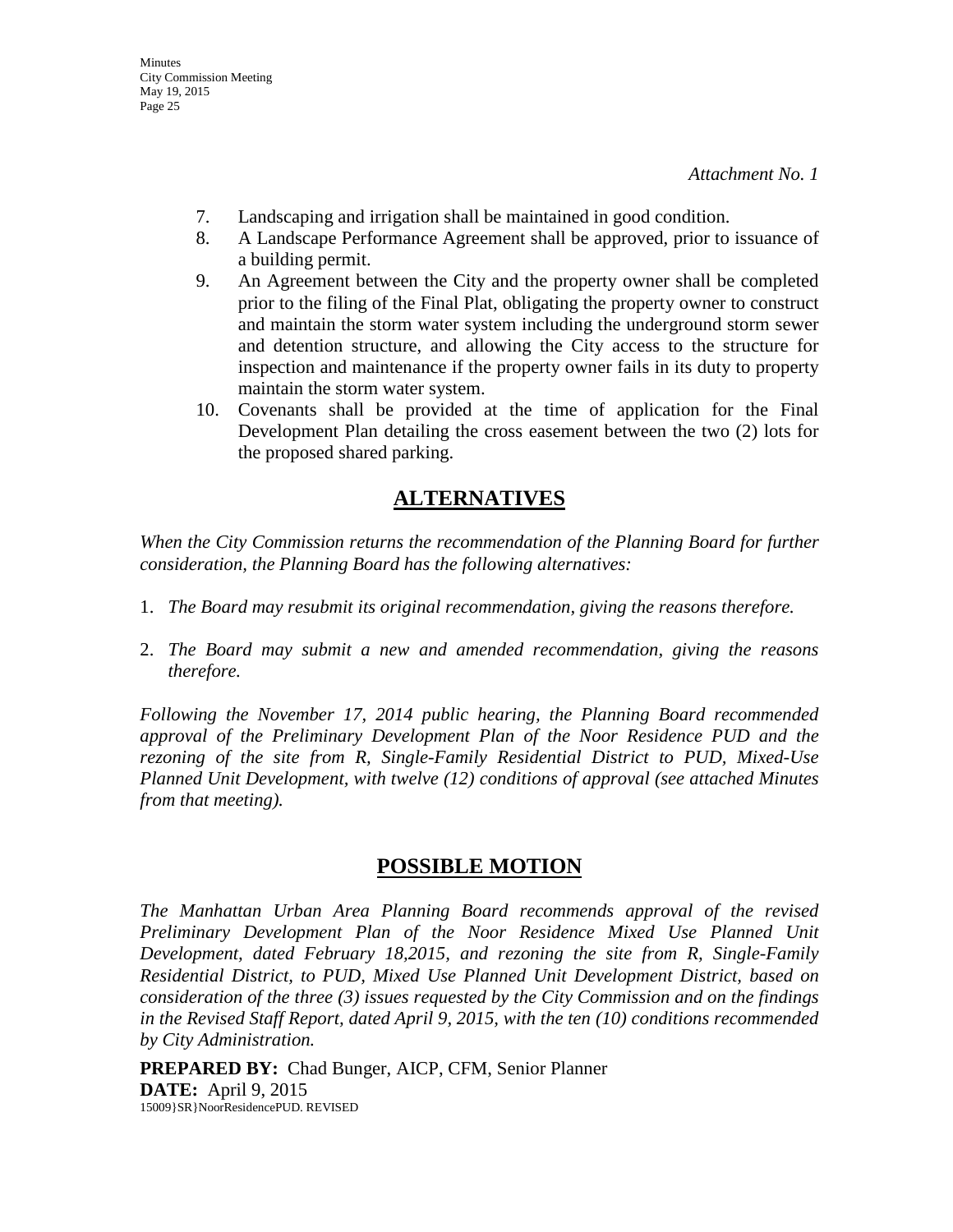**AN AMENDMENT OF ORDINANCE NO. 6607 & 7062 AND THE PRELIMINARY DEVELOPMENT PLAN FOR LOT 2, HERITAGE SQUARE SOUTH, UNIT THREE, PROPOSED AS A FINAL DEVELOPEMNT PLAN. A CONCURRENT FINAL PLAT IS ALSO PROPOSED (SEE SEPARATE STAFF MEMORANDUM REGARDING THE FINAL PLAT).**

# **BACKGROUND**

**The proposed amendment is required because**:

- Condition No. 2, Ordinance No. 7062, states, "An amendment(s) of the PUD shall be submitted for review and approval, prior to issuance of any necessary permits for development on Lot 2, Heritage Square South, Unit Three."
- The applicant is also proposing to subdivide Lot 2 into five (5) lots.

*Note: The Final Development Plan is for Lot 5, Heritage Square South, Unit Four. The original application was for Lots 4 and 5 but the development plans for Lot 4 have changed since the initial submission. No development plans have been submitted for proposed Lots 1-4 at this time. Unless otherwise noted, the PUD Amendment Staff Report will reference the proposed Leiszler Oil Company development on Lot 5. Please refer to the separate staff memorandum for details regarding the Final Plat.*

**APPLICANT:** Tim Schultz

**ADDRESS:** 1213 Hylton Heights Road, Suite 129, Manhattan KS 66502.

**OWNER:** Heritage Square Land Co. LLC – Tim Schultz.

**ADDRESS:** 1213 Hylton Heights Road, Suite 129, Manhattan KS 66502.

**LEGAL DESCRIPTION:** Lot 2, Heritage Square South Unit Three P.U.D., a Commercial Planned Unit Development, an addition of the City of Manhattan, Pottawatomie County, Kansas.

**LOCATION:** Lot 2, Heritage Square South Unit Three P.U.D. is generally located to the southeast of the intersection of South Port Drive and South Port Drive.

• **AREA:** Existing Lot 2, Heritage Square South Unit Three P.U.D. is 12.01 acres. Proposed Lot 5 will be 3.470 acres.

**DATE OF NEIGHBORHOOD MEETING:** Wednesday, January 28, 2015.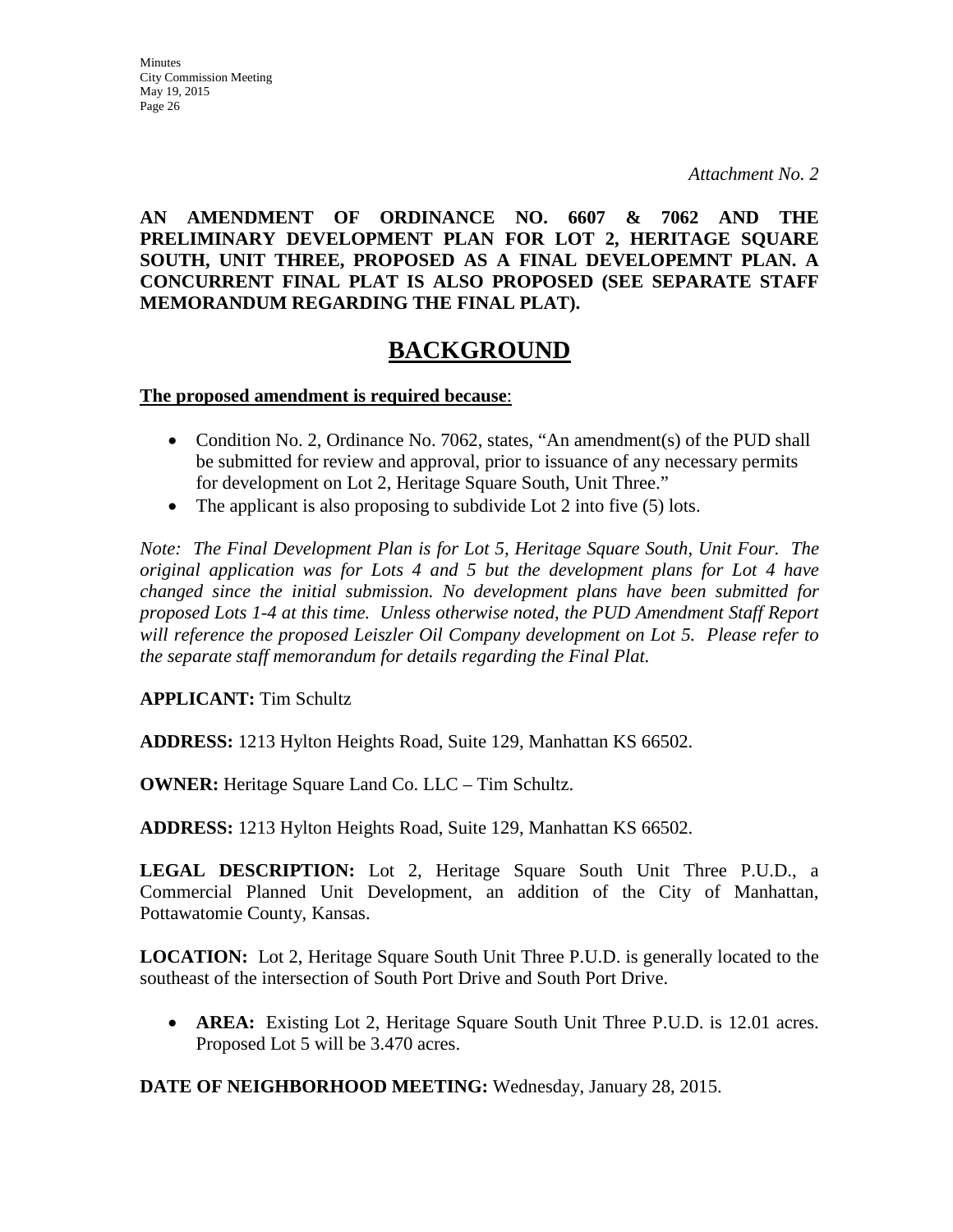### **DATE OF PUBLIC NOTICE PUBLICATION:** Monday, March 16, 2015

## **DATE OF PUBLIC HEARING: PLANNING BOARD:** Monday, April 20, 2015. **CITY COMMISSION:** Tuesday, May 5, 2015.

## **EXISTING PUD:**

## **EXISTING PUD AFFECTING LOT 2**

## **Ordinance No. 6607**

The Heritage Square South Commercial Planned Unit Development, and Ordinance No. 6607, approved February 6, 2007, is subject to the following conditions of approval:

- 1. Permitted uses shall include all of the Permitted Uses and Conditional Uses allowed in the C-5, Highway Service Commercial District, except for Adult Businesses and Commercial off-street parking lots as a Principal Use. Additional Permitted Uses include: Antique shops; Apparel stores; Blueprinting, desktop publishing, and photocopying establishments; Book stores; Camera and photographic supply stores; Carpet and rug stores; China and glassware stores; Department stores; Farm and ranch supply stores; Florist shops; Furrier shops; Governmental buildings; Hardware stores; Hobby shops; Motel; Medical clinic; Outdoor seating for restaurants; and Tavern.
- 2. Landscaping and irrigation shall be provided pursuant to a Landscaping Performance Agreement between the City and the owner, which shall be entered into prior to issuance of a building permit.
- 3. All landscaping and irrigation shall be maintained in good condition.
- 4. Light poles shall be provided as described in the application documents. Exterior building lighting shall be provided as proposed and be of a cut-off design, so as to not cast direct light or glare onto streets or adjacent property.
- 5. Ground Signs shall be permitted and constructed as proposed.
- 6. Wall signs shall be permitted as proposed.
- 7. One (1) pole sign shall be permitted per lot on Lots 6, 7, 8 and 10, and no pole signs shall be permitted on Lots 1, 2, 3, 4, 5 and 9. Pole signs shall have a maximum total height of 50 feet above the ground; shall not exceed a maximum total 120 square feet in area; and shall include skirting of the pole. The skirting and the base of pole signs shall include materials and architectural quality similar to those of the associated principal building such as brick, stone and/or stucco; and, pole signs shall include an enhanced landscaped area around the base.
- *8.* Exempt signage shall be permitted as described in Article VI, Section 6-104  $(A)(1),(2),(4),(5),(7)$  and  $(8)$ ; and Section 6-104  $(B)(2)$ , of the Manhattan Zoning Regulations. Temporary sales aids and portable signs, as described in Article VI, Signs, of the Manhattan Zoning Regulations, shall be prohibited. *See Article VI, Section 6 -102 (A)(2) under the amended sign regulations for exempt signage.*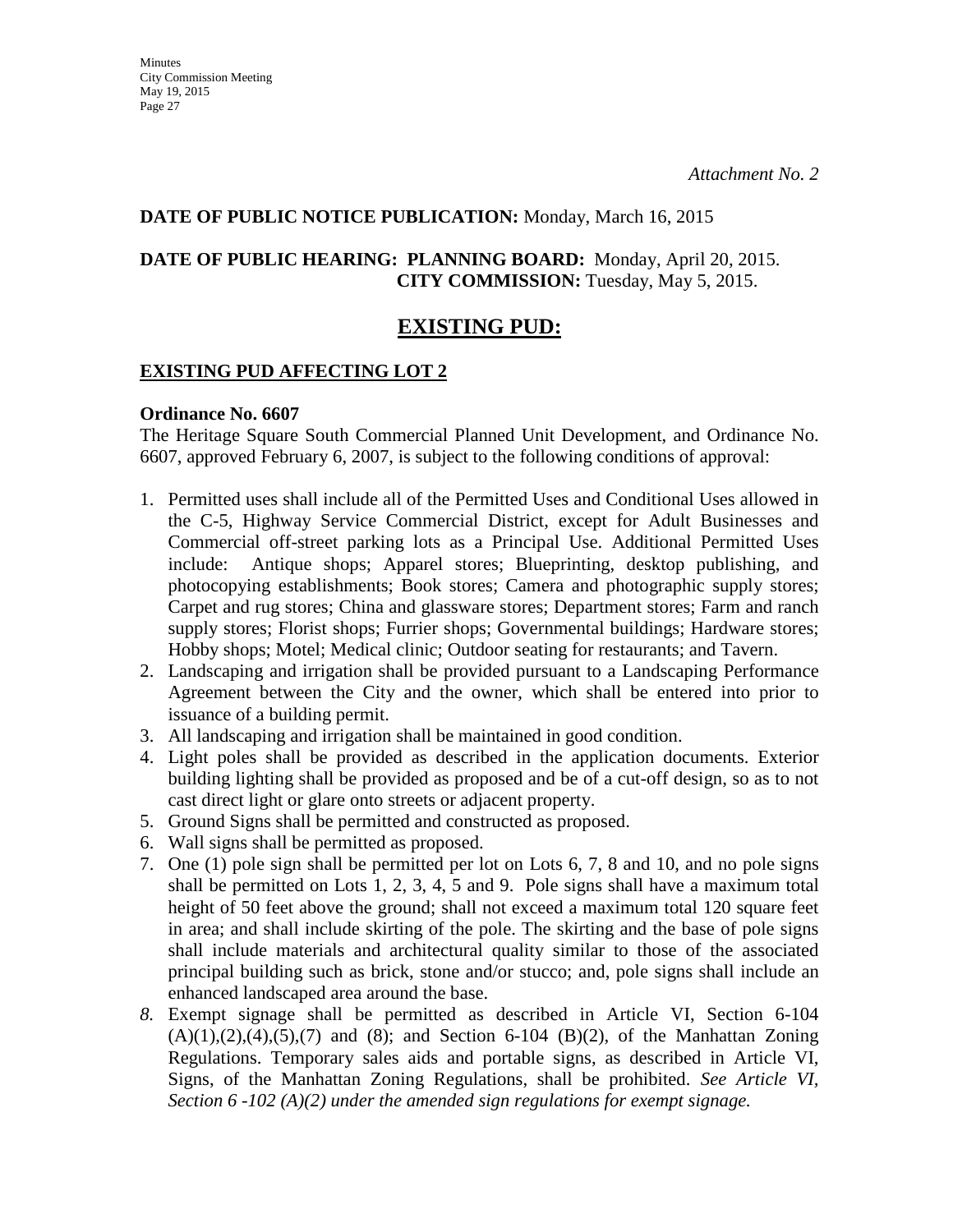- 9. Traffic and drainage improvements to US-24 shall be provided as required by the Kansas Department of Transportation, and the applicant shall submit with the Final Plat either the approved access permit, or a letter from a KDOT representative authorizing the project based on the approved concept.
- 10. Drainage improvements shall be provided as proposed in the application documents and as per the City Engineer's requirements.
- 11. An amendment(s) of the PUD shall be submitted for review and approval, prior to issuance of any necessary permits for development on Lots 2, 3, 4, 5, 7, 8 and 10.

#### **Ordinance No. 7062**

The Heritage Square South Commercial Planned Unit Development, and Ordinance No. 7062, approved February 14, 2014, is subject to the following conditions of approval:

- 1. The Final Plat of Heritage Square South, Unit Three shall be approved.
- 2. An amendment(s) of the PUD shall be submitted for review and approval, prior to issuance of any necessary permits for development on Lot 2, Heritage Square South, Unit Three.

### **Permitted Uses**

Permitted uses shall include all of the Permitted Uses and Conditional Uses allowed in the C-5, Highway Service Commercial District, except for Adult Businesses and Commercial off-street parking lots as a Principal Use. Additional Permitted Uses include: Antique shops; Apparel stores; Blueprinting, desktop publishing, and photocopying establishments; Book stores; Camera and photographic supply stores; Carpet and rug stores; China and glassware stores; Department stores; Farm and ranch supply stores; Florist shops; Furrier shops; Governmental buildings; Hardware stores; Hobby shops; Motel; Medical clinic; Outdoor seating for restaurants; and Tavern.

## **PUD AMENDMENT AND PROPOSED IMPROVEMNTS ON LOT 5 – LEISZLER OIL COMPANY**

**Proposed Use and Building:** The proposed development use is a single-tenant one-story, 18,881 square foot commercial building for Leiszler Oil corporate offices. The building's main entrance will be oriented to the west, toward the off-street parking lot. The interior floor plan shows approximately 9,000 square feet is dedicated to offices, meeting rooms, restrooms, storage and other general office related spaces. The east half of the interior space will include an approximate 8,700 square foot warehouse with grade level roll-up doors located on the northern facing façade. The exterior materials of the building will be a combination of red brick and sandstone painted metal with glass and limestone wainscot areas. The brick and glass are primarily used for the main entrance and office areas along the west and north façades. The office portion of the building will be approximately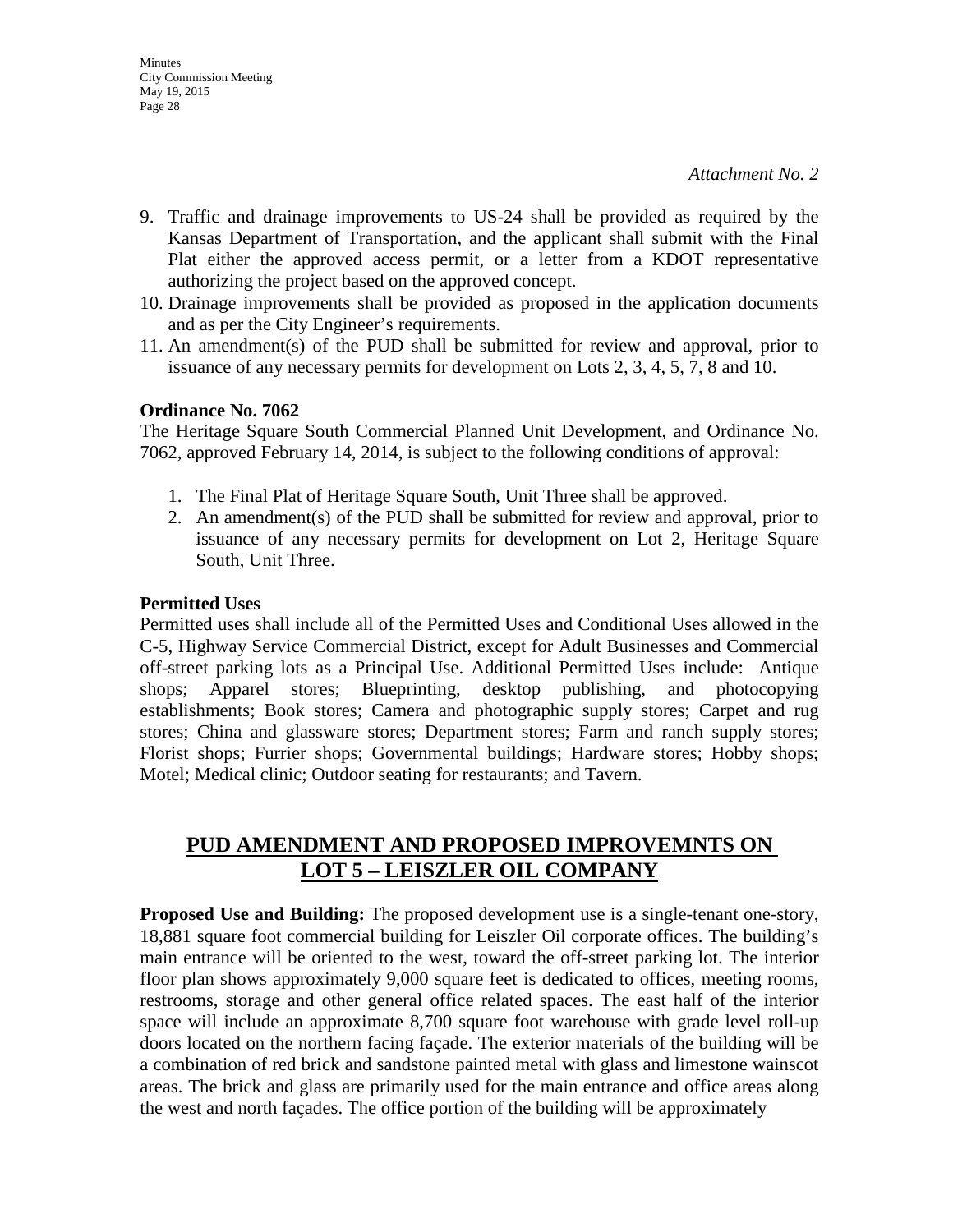**Minutes** City Commission Meeting May 19, 2015 Page 29

*Attachment No. 2*

nineteen (19) feet tall with the warehouse section decreasing in height from west to east. A fire hydrant is proposed within the off-street parking area and the building will be fully sprinklered, in order to satisfy City of Manhattan Fire Department requirements. The applicant's site plan shows future expansion areas to both the proposed building and associated off-street parking lot. Including the future building addition of 5,186 square feet, the building footprint will total 24,067 square feet. An additional 7,149 square feet of lot area is proposed to be improved for future parking lot expansion.

A screened trash enclosure is proposed on the lot as described below.

**Proposed Signs:** A monument sign is to be relocated from Leiszler Oil existing office building in clay center and be reused as proposed on the subject site. The sign is proposed to be located on the north side of the entrance driveway measuring approximately five (5) feet tall by eight (8) feet wide. The monument sign is proposed to be externally illuminated by ground lights and will sit on one (1) foot tall stands. The total area of the monument sign is approximately 40 square feet and consists of limestone material with recessed painted text. (See elevations).

The Heritage Square PUD is generally based on the C-5, Highway Service Commercial District. Comparing the proposed signage of the PUD Amendment to the C-5 District Regulations, the monument sign is permitted, with no limitation on the number signs. The C-5 District would allow up to 182 square feet of surface area (4 square feet of signage for each linear foot of street frontage (45.5 feet)), provided no sign is to exceed 260 square feet in surface area.

**Proposed Lighting**: Exterior lighting fixtures are in the form of both wall packs and pole lights within the off-street parking lot. Lighting is proposed to be downcast and cut off at the property lines.

# **MATTERS TO BE CONSIDERED WHEN AMENDING A PLANNED UNIT DEVELOPMENT**

**1. WHETHER THE PROPOSED AMENDMENT IS CONSISTENT WITH THE INTENT AND PURPOSE OF THE APPROVED PUD, AND WILL PROMOTE THE EFFICIENT DEVELOPMENT AND PRESERVATION OF THE ENTIRE PUD:** The proposed amendment is consistent with the intent and purpose of the approved commercial PUD to consist of a broad range of highway service and retail uses. The approved Preliminary PUD shows a large, "anchor" commercial building footprint (approximately 87,000 square feet of floor/lot area and 21,000 square feet of outdoor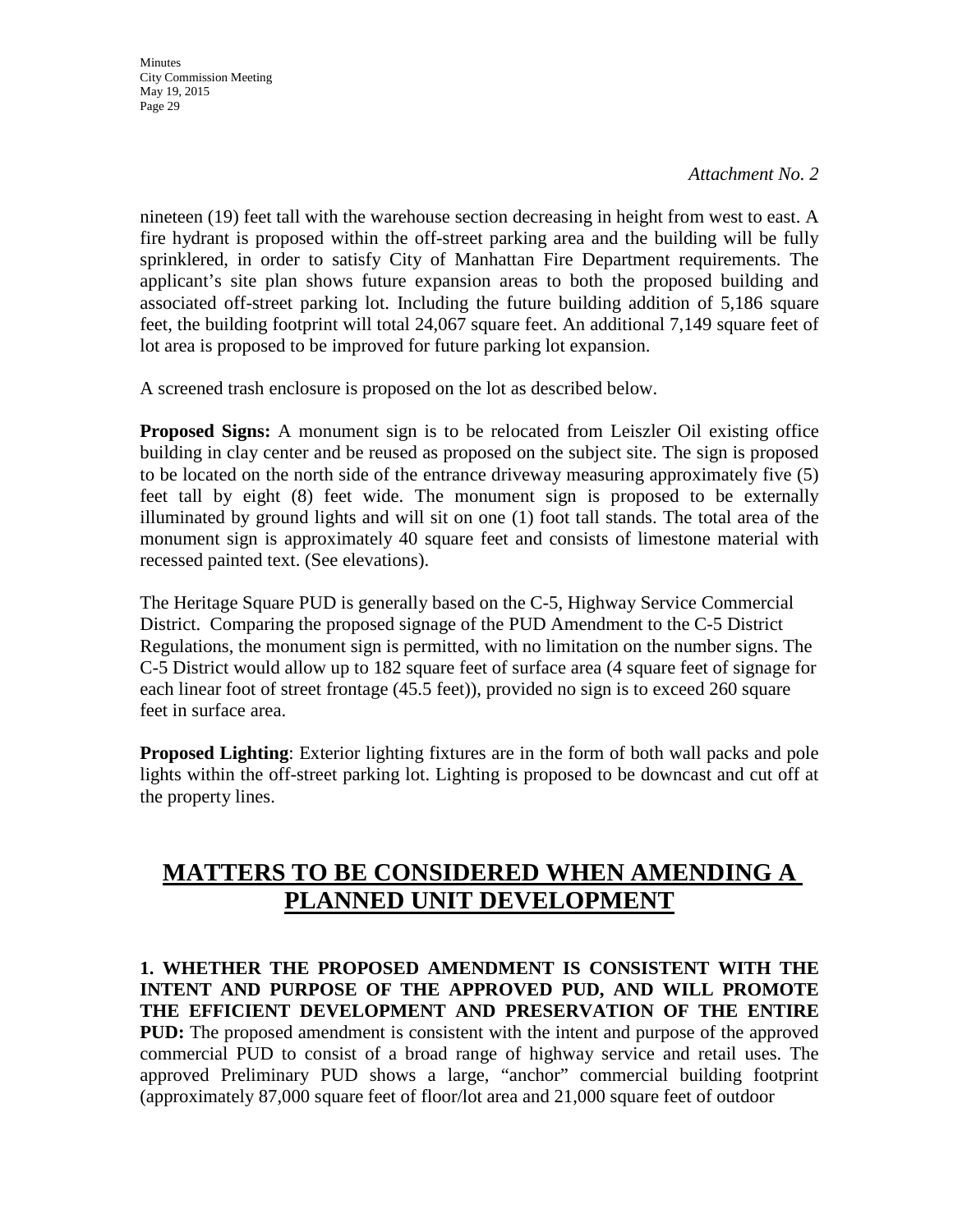storage) and a large parking to the north of the proposed building. The general area where the proposed Leiszler Oil Company developments on Lot 5, Heritage Square South, Unit Four is shown on the Preliminary Development Plans partially as the "anchor" commercial building and the associated off-street parking lot.

The proposed PUD Amendment should not limit the original use of the large lot and will promote the efficient development of the site, and PUD, by allowing construction of uses intended to be part of the commercial shopping area.

**2. WHETHER THE PROPOSED AMENDMENT IS MADE NECESSARY BECAUSE OF CHANGED OR CHANGING CONDITIONS IN OR AROUND THE PUD, AND THE NATURE OF SUCH CONDITIONS:** The amendment is made necessary because Condition No. 2 of Ordinance No. 7062, requires an amendment of the PUD prior to issuance of any permits for development. The PUD has been amended several times since it was established in 2006, including the current application. The remaining portion of Lot 2 that is to become Lots 1, 2, 3 and 4 Heritage Square South, Unit Four is the only vacant land left in the commercial development (*Refer to the Final Plat memo for additional details)*.

**3. WHETHER THE PROPOSED AMENDMENT WILL RESULT IN A RELATIVE GAIN TO THE PUBLIC HEALTH, SAFETY, CONVENIENCE OR GENERAL WELFARE, AND IS NOT GRANTED SOLELY TO CONFER A SPECIAL BENEFIT UPON ANY PERSON:** The proposed amendment will result in a gain to the public by allowing development of a vacant tract of land. The amendment is necessary because of the condition of the approval of the Ordinance creating the PUD and not because the amendment will confer a special benefit to any person.

# **ADDITIONAL MATTERS TO BE CONSIDERED WHEN AMENDING A PLANNED UNIT DEVELOPMENT**

## **Lot 5, Leiszler Oil Company:**

**1. LANDSCAPING:** Landscaping consists of ornamental trees, shrubs and grasses and lawn areas. The open yard areas generally surrounding the proposed building will be irrigated with an underground irrigation system. The area generally surrounding the offstreet parking lot and to the rear of the proposed building is to be lawn areas that will not be irrigated.

**2. SCREENING:** A six (6) foot tall trash enclosure with redwood slats over a steel frame will be located to the northeast of proposed building. The trash enclosure will be adjacent to an area of proposed landscaping.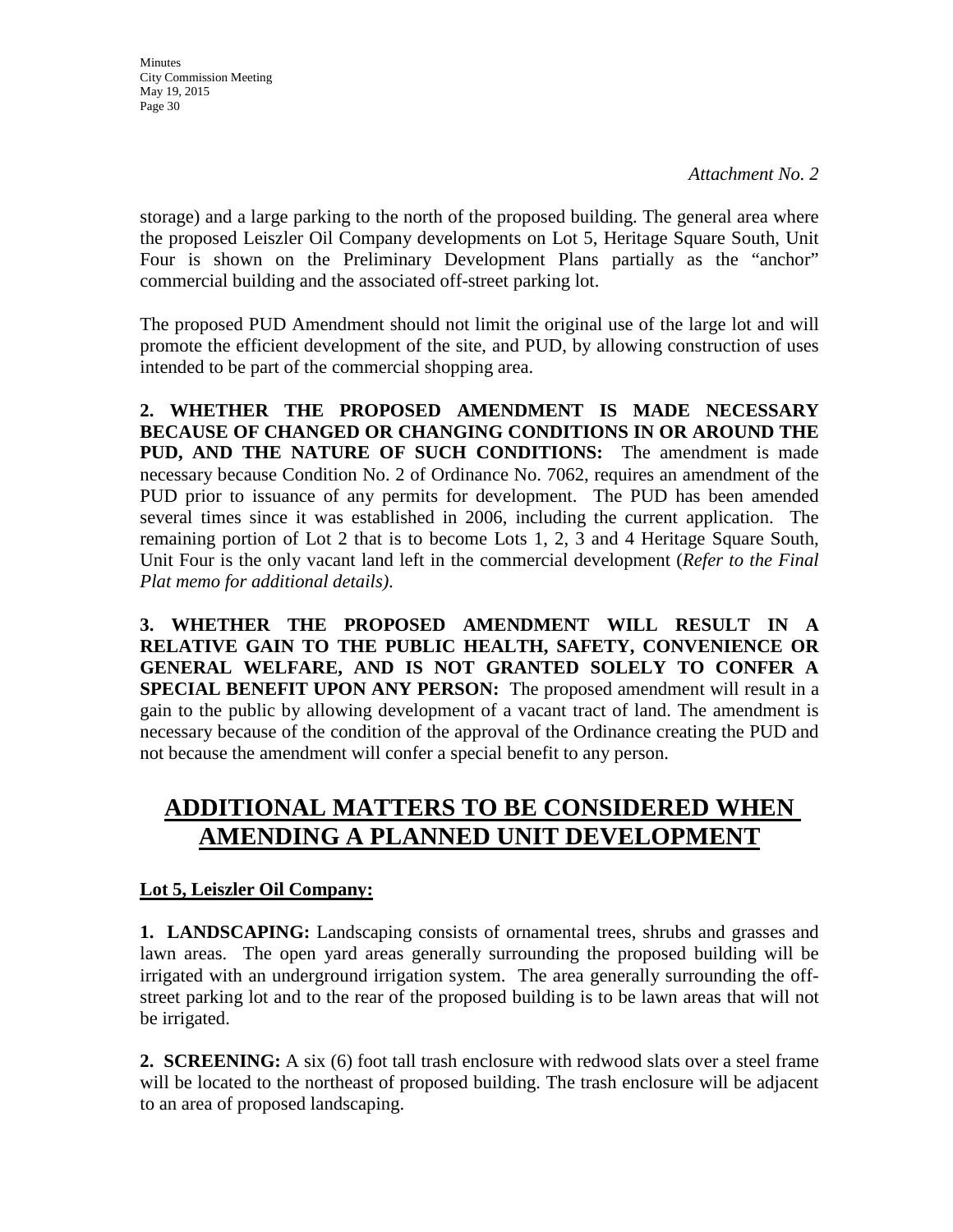**3. DRAINAGE:** The site will drain towards the northwest corner of the lot and be collected by a curb inlet then directed, via underground stormwater infrastructure, towards South Port Drive where it will enter the public stormwater system. The site is not located within a regulated floodplain *(see Physical & Environmental Characteristics below)*.

**4. CIRCULATION**: The existing street system provides an internal circulation plan which is safe, convenient and efficient for movement of goods, motorists, and pedestrians. Conflicts between motorists and pedestrians are minimized. Both proposed Lots 4 and 5, Heritage Square South, Unit Four will gain access from the internal street system.

Pedestrian Access. Pedestrians will be accommodated by sidewalks that will be constructed throughout the development located along one side of all streets as the area develops.

A public sidewalk will be constructed in South Port Drive right-of-way along both lots of the proposed subdivision

Traffic. A Traffic Report was submitted and accepted by the City Engineer in 2006. Access to the development is from U.S.-24 Highway onto a main entry drive to the internal streets of the development, which connect to the east and west of the PUD. Major highway improvements including left turning lanes, a traffic signal and closure of two existing median crossings, were constructed with the original PUD.

Off-Street Parking. Sixty-four (64) off-street parking spaces are shown on the Final Development Plans for Leiszler Oil Company. Using the minimum off-street parking requirements for Business and professional offices (1 space per 300 square feet of floor area) and warehouse space (1 space per 2,000 square feet of floor area), a minimum of 34.5 off-street parking spaces are required for the proposed business based on the Final Development Plan. When accounting for the proposed future expansion, the existing offstreet parking satisfies the minimum off-street parking requirements even with the expansion consisting exclusively of office space.

**5. OPEN SPACE/LANDSCAPED AND COMMON AREA:** Landscaping and lawn areas identified on the lot for Leiszler Oil Company.

**6. CHARACTER OF THE NEIGHBORHOOD:** The neighborhood is generally characterized as a major highway service commercial street corridor with retail uses near, and along both sides, of US 24 Highway.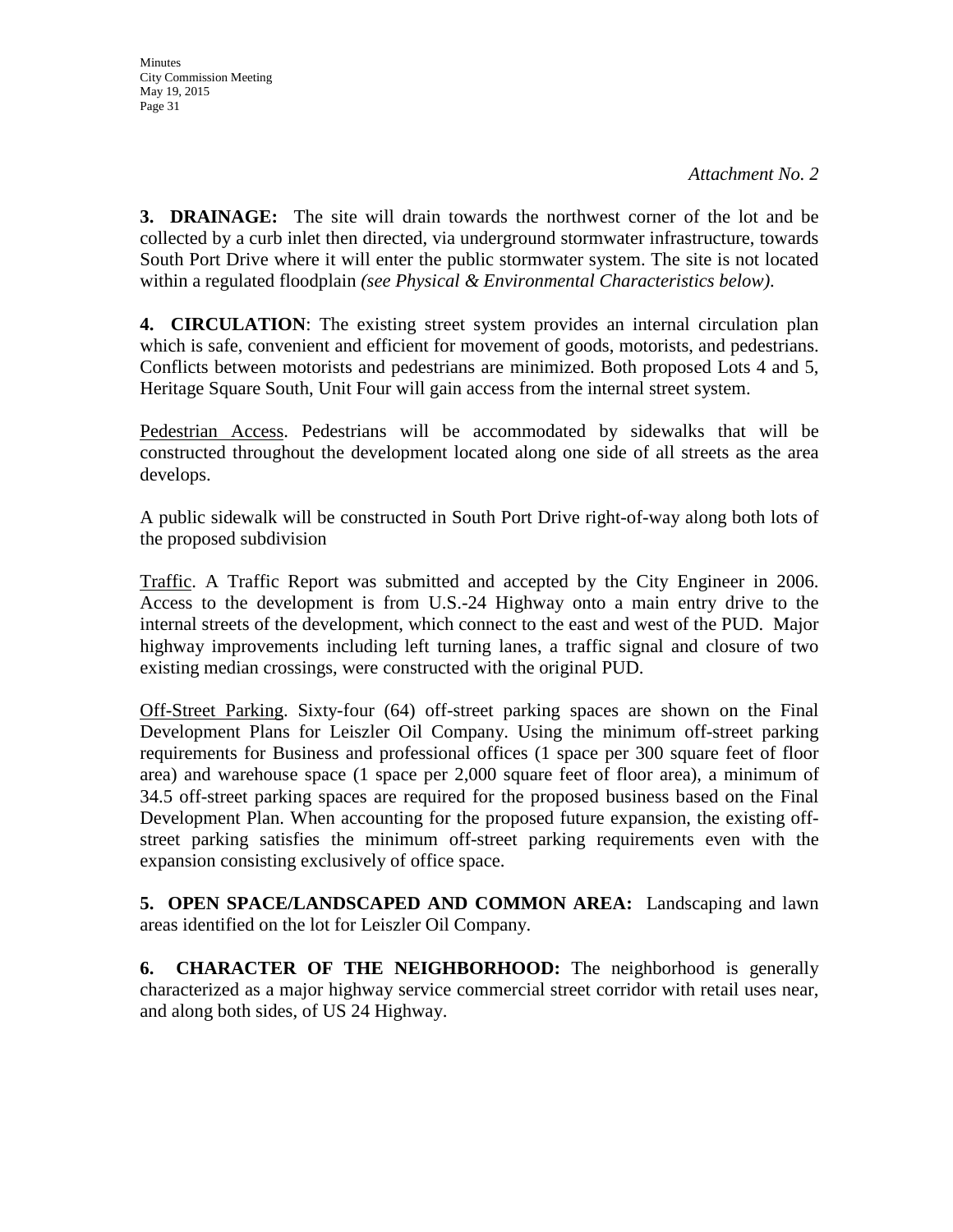## **MATTERS TO BE CONSIDERED WHEN REZONING**

**1. EXISTING USE:** The site is currently a vacant lot.

**2. PHYSICAL AND ENVIRONMENTAL CHARACTERISTICS:** Lot 5 is a relatively flat, irregular shaped lot to the south of South Port Drive. The effective Flood Insurance Rate Map (FIRM) Panel 359 of 500 dated March 16, 2015, shows the site to be within the 0.2% annual chance flood plain (500-year).

## **3. SURROUNDING LAND USE AND ZONING:**

**(a.) NORTH:** U.S.-24 Highway, Dollar General, Aarons, Fastenal; PUD, and undeveloped tract (future Heritage Square North); Pottawatomie County CH, Highway & Commercial Corridor District.

**(b.) SOUTH:** Railroad, agricultural fields, Kansas River; Pottawatomie County A-1, General Agriculture District.

**(c.) EAST:** Furniture sales, storage units, and similar highway service commercial and retail uses, livestock sales; Pottawatomie County CH, Highway & Commercial Corridor District.

**(d.) WEST:** Midway Wholesale, Salisbury Supply Retail sales and wholesale; PUD, Heritage Square South PUD and Pottawatomie County CH, Highway & Commercial Corridor District.

**4. GENERAL NEIGHBORHOOD CHARACTER:** See above under **No. 6, CHARACTER OF THE NEIGHBORHOOD**.

**5. SUITABILITY OF SITE FOR USES UNDER CURRENT ZONING:** Proposed Lot 5 is suitable for commercial development for the uses under the current zoning, as approved with the Preliminary Development Plan, subject to Condition No. 11, Ordinance No. 6607 and Condition No. 2, Ordinance 7062.

**6. COMPATIBILITY OF PROPOSED DISTRICT WITH NEARBY PROPERTIES AND EXTENT TO WHICH IT MAY HAVE DETRIMENTAL AFFECTS:** Minimal impact on adjacent commercial property in the Heritage Square South PUD with respect to light, noise, and traffic is anticipated. The original Lot 10, Heritage Square South PUD was intended to develop as a large, "anchor" commercial lot. The proposed PUD Amendment and concurrent Final Plat divides the platted lot into five (5) separate lots. The proposed Final Plat and Final Development Plan for Lot 5, Heritage Square South, Unit Four creates a commercial use that is in a manner similar to other commercial sites in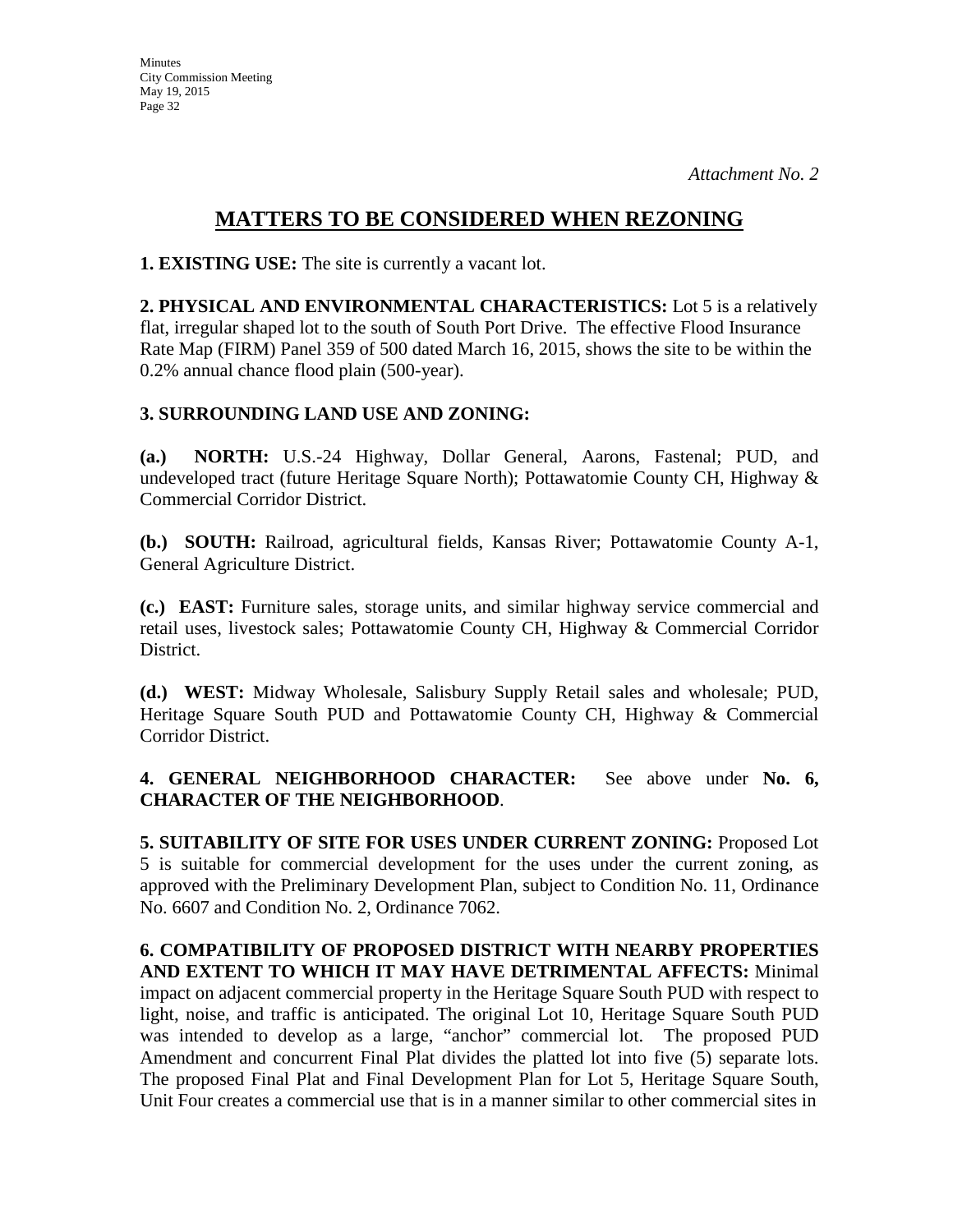the PUD. Subdividing the large lot creates more opportunities for development, allowing for efficient build out of the area.

No development plans are proposed at this time for the remaining Lots 1, 2, 3 and 4, Heritage Square South, Unit Four.

**7. CONFORMANCE WITH COMPREHENSIVE PLAN:** The Future Land Use Map of the Manhattan Urban Area Comprehensive Plan designates the site as Community Commercial (CC). The Comprehensive Plan also reflects the land use designation of the US 24 Corridor Plan developed by Pottawatomie County. The site is also subject to the US 24 Corridor Special Planning Area Policies in the Comprehensive Plan.

The existing PUD was found to conform to the Comprehensive Plan in 2006. The proposed PUD amendment conforms to the Manhattan Urban Area Comprehensive Plan.

## **8. ZONING HISTORY AND LENGTH OF TIME VACANT AS ZONED:**

| June 29, 2006:   | City of Manhattan receives requests for island annexation of the<br>proposed Heritage Square North and Heritage Square South tracts<br>from Roger Schultz and Rob Eichman.                                                                                                                                                                                       |
|------------------|------------------------------------------------------------------------------------------------------------------------------------------------------------------------------------------------------------------------------------------------------------------------------------------------------------------------------------------------------------------|
| July 11, 2006:   | City Commission approves Resolution Nos. 071106-H & I,<br>requesting the Board of Pottawatomie County Commissioners to<br>make positive findings regarding the requested island annexation of<br>Heritage Square North and Heritage Square South.                                                                                                                |
| July 27, 2006:   | Board of Pottawatomie County Commissioners makes positive<br>findings regarding the island annexations of Heritage Square North<br>and Heritage Square South.                                                                                                                                                                                                    |
| August 15, 2006: | City Commission approves first reading of ordinances annexing<br>Heritage Square North and Heritage Square South; and, approves<br>Resolution No. 081506-A, requesting the Board of Pottawatomie<br>County Commissioners to make positive findings regarding the<br>island annexation of that portion of the US 24 Right-of-way that<br>adjoins Heritage Square. |
| August 18, 2006: | City of Manhattan receives Consent To Annexation from the<br>Kansas Department of Transportation for that portion of the US<br>Highway 24 right-of-way that adjoins Heritage Square South,<br>consisting of 6.791 acres.                                                                                                                                         |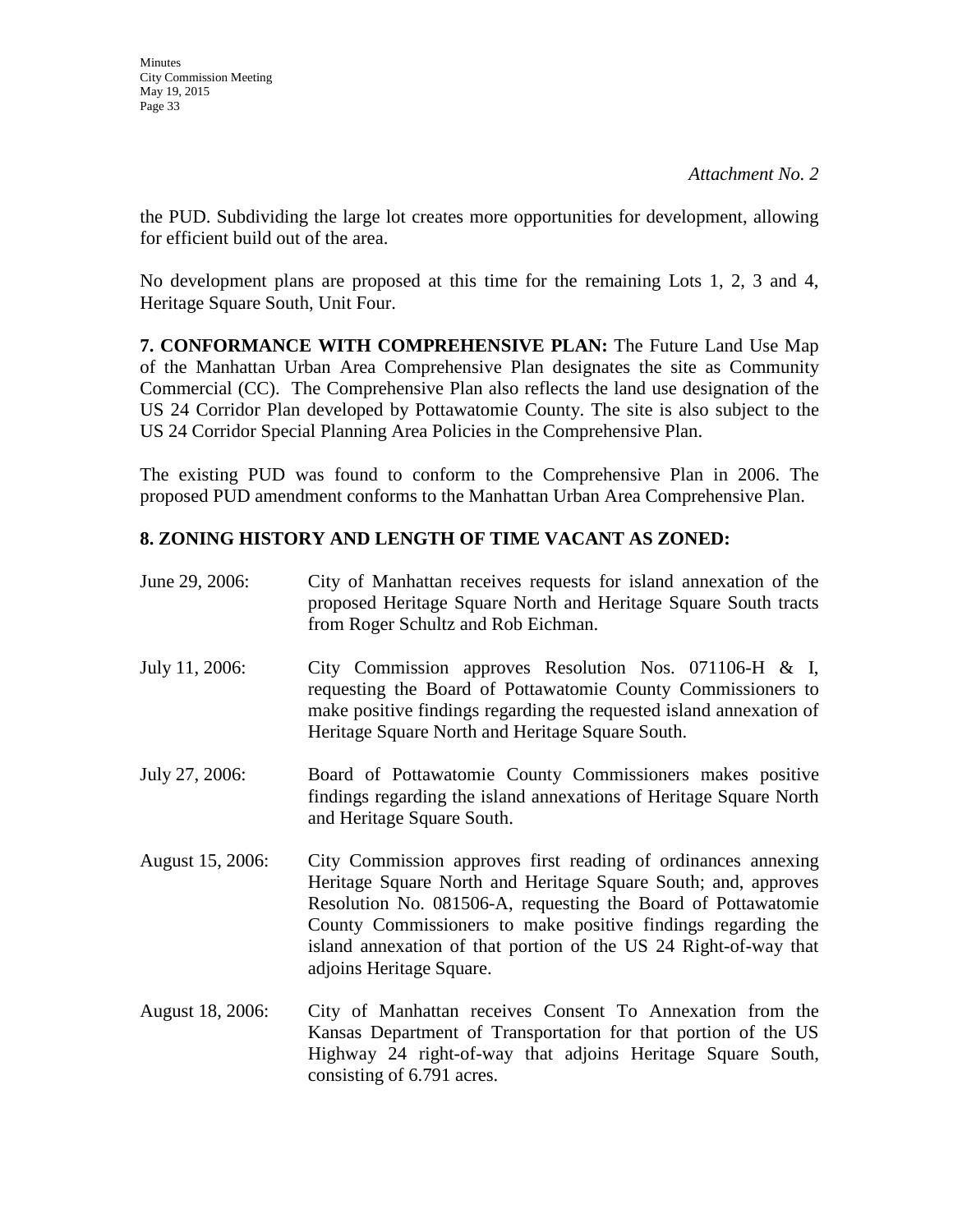**Minutes** City Commission Meeting May 19, 2015 Page 34

*Attachment No. 2*

- August 21, 2006: Board of Pottawatomie County Commissioners makes positive findings regarding the island annexation of that portion of the US Highway 24 right-of-way that adjoins Heritage Square South.
- October 16, 2006; Manhattan Urban Area Planning Board holds public hearing and recommends approval (7-0), of the rezoning the proposed Heritage Square South and the adjoining US Highway 24 right-of-way from County - CH, Highway & Commercial Corridor District, to PUD, Commercial Planned Unit Development District.
- November 7, 2006 City Commission approved first reading of an ordinance annexing the 6.8-acre portion of the US Highway 24 right-of-way that adjoins the Heritage Square South development; and, approved first reading of an ordinance rezoning the proposed Heritage Square South development and the adjoining portion of US Highway 24 right-of-way, to PUD, Planned Unit Development District.
- February 6, 2007 City Commission approves Ordinance No. 6606 annexing proposed Heritage Square North, proposed Heritage Square South and the 6.8-acre portion of the US Highway 24 right-of-way that adjoins Heritage Square South; and, approved Ordinance No.6607 rezoning the Heritage Square South and the adjoining portion of US Highway 24 right-of-way, to PUD, Commercial Planned Unit Development District.
- March 5, 2007 Manhattan Urban Area Planning Board approves the Final Development Plan (Lots 1, 6, and 9) and Final Plat of the Heritage Square South Addition (Lots 1-10).
- March 15, 2007 City Commission accepts the easements and rights-of-way as shown on the Final Plat of Heritage Square South Addition.
- July 17, 2007 City Commission approves first reading of an ordinance renaming Heritage South Road to South Port Road, and Heritage Square Drive to South Port Drive, in Heritage Square South P.U.D. Addition.
- August 14, 2007 City Commission approves Ordinance No. 6651 renaming Heritage South Road to South Port Road, and Heritage Square Drive to South Port Drive, in Heritage Square South P.U.D. Addition.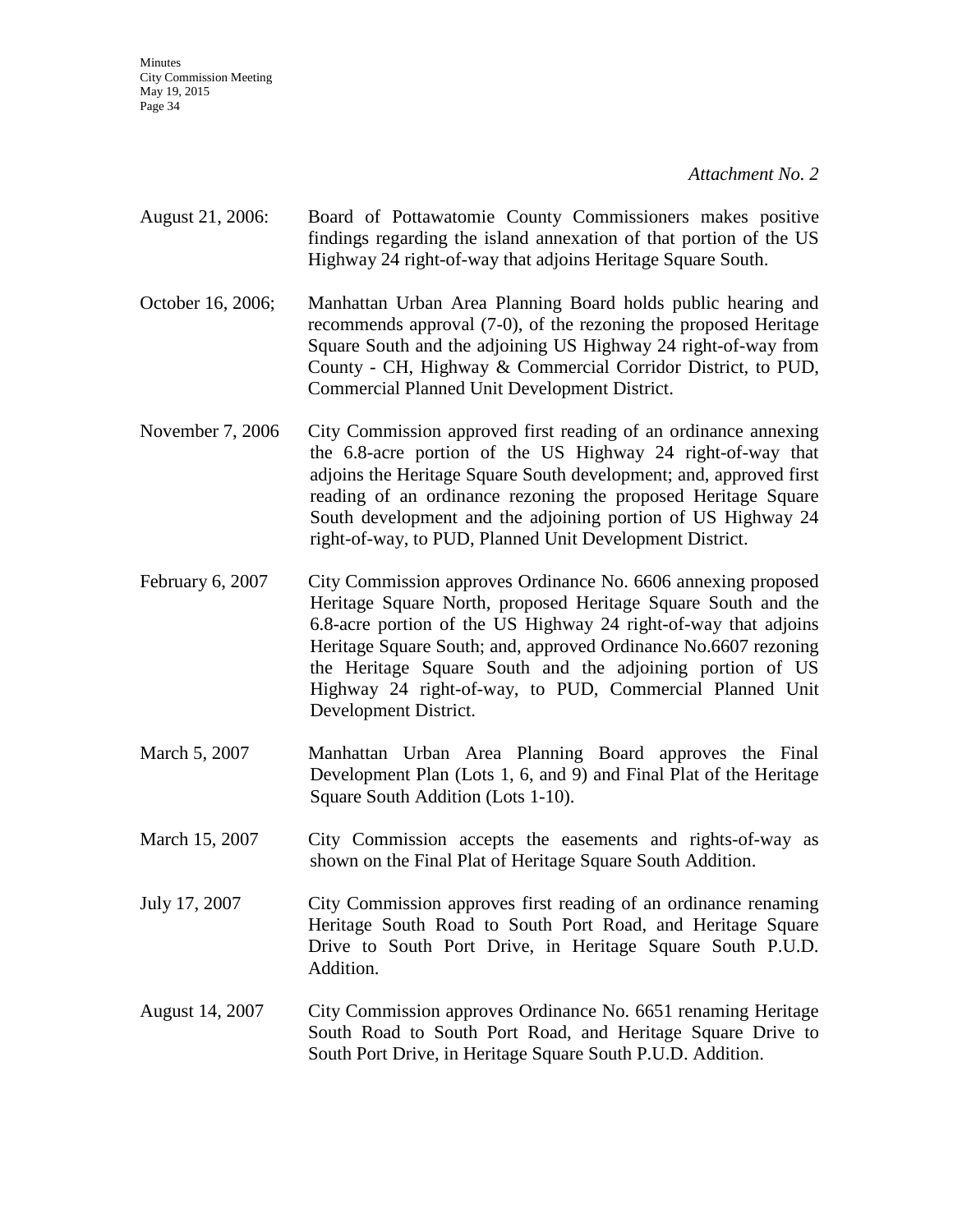**Minutes** City Commission Meeting May 19, 2015 Page 35

#### *Attachment No. 2*

- January 24, 2013 Manhattan Urban Area Planning Board recommends approval of proposed amendment of Ordinance No. 6607 and the Preliminary Development Plan of Lot 3, Heritage Square South Commercial Planned Unit Development, to be known as the Final Development Plan of Lot 3, Heritage Square South Commercial Planned Unit Development, based on the findings in the Staff Report.
- February 19, 2013 City Commission approves first reading of an ordinance amending Ordinance No. 6607 and the Preliminary Development Plan of Lot 3, Heritage Square South Commercial Planned Unit Development, to be known as the Final Development Plan of Lot 3, Heritage Square South Commercial Planned Unit Development.
- March 5, 2013 City Commission approves Ordinance No. 6991 amending the Preliminary Development Plan of Lot 3, Heritage Square South Commercial Planned Unit Development and Ordinance No. 6607, as proposed, based on the findings in the Staff Report.
- June 3, 2013 Manhattan Urban Area Planning Board recommends approval of a proposed amendment of Ordinance No. 6607 and the Preliminary Development Plan of Lot 2, and Lots 7 and 8, Heritage Square South Commercial Planned Unit Development, to be known as the Final Development Plan of Lot 2, Heritage Square South Commercial Planned Unit Development, and the Final Development Plan of Lots 7 and 8, Heritage Square South Commercial Planned Unit Development, based on the findings in the Staff Report; and approves the Final Plat of Heritage square South Unit Two PUD.
- June 18, 2013 City Commission approves first reading of an ordinance amending Ordinance No. 6607 and the Preliminary Development Plan of Lot 2, and Lots 7 and 8, Heritage Square South Commercial Planned Unit Development, to be known as the Final Development Plan of Lot 2, Heritage Square South Commercial Planned Unit Development, and the Final Development Plan of Lots 7 and 8, Heritage Square South Commercial Planned Unit Development.
- July 2, 2013 City Commission approves Ordinance No. 7010 amending Ordinance No. 6607 and the Preliminary Development Plan of Lot 2, and Lots 7 and 8, Heritage Square South Commercial Planned Unit Development, to be known as the Final Development Plan of Lot 2, Heritage Square South Commercial Planned Unit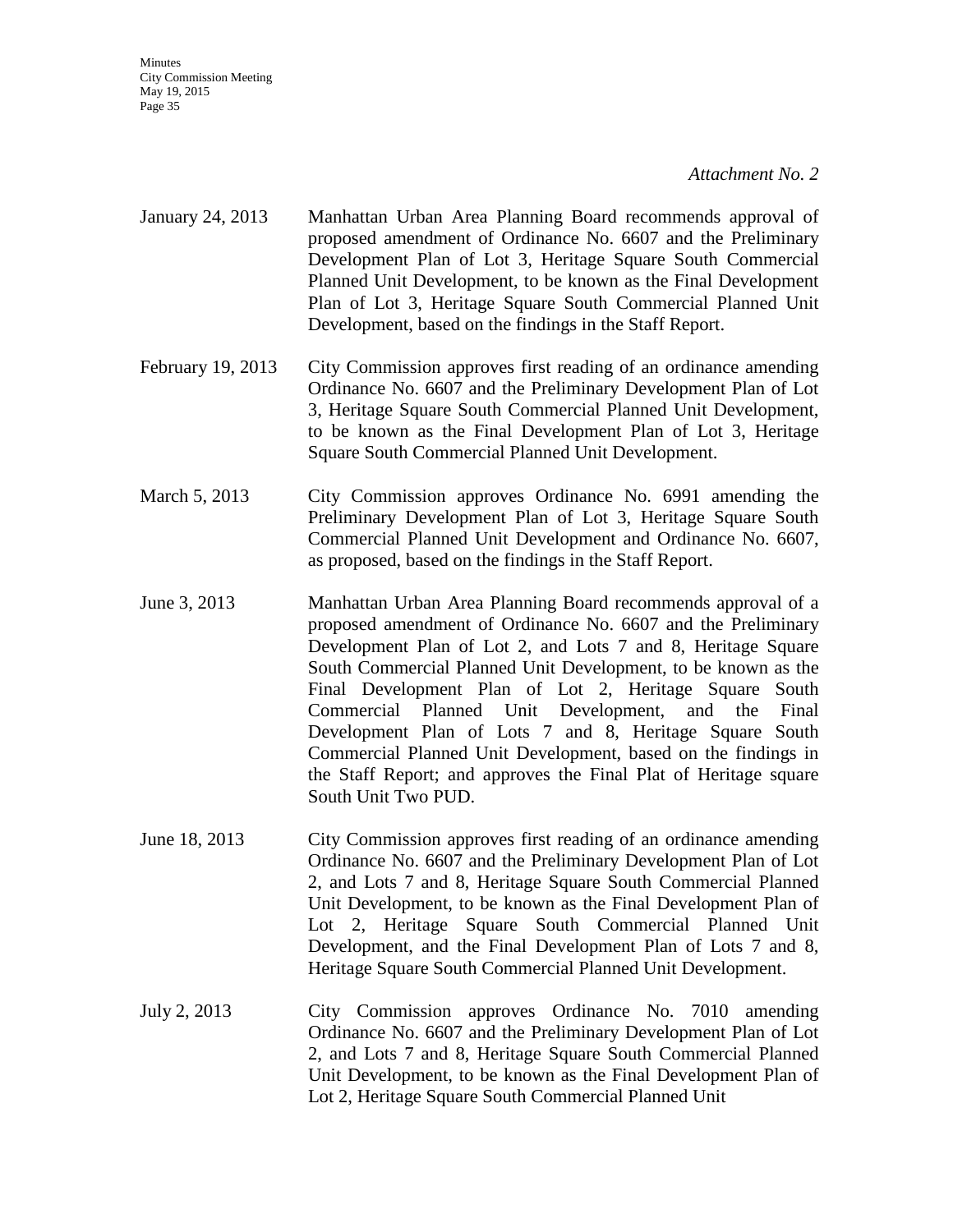Development, and the Final Development Plan of Lots 7 and 8, Heritage Square South Commercial Planned Unit Development; and, accepts the easements associated with Lot 2 and Lot 3, Heritage Square South Unit two PUD.

- July 2, 2013 City Commission accepts the easements as, as shown on the Final Plat of Heritage Square South, Unit Two PUD.
- July 15, 2013 Manhattan Urban Area Planning Board recommends approval of an amendment of Ordinance No. 6607 and the Preliminary Development Plan of Lots 4 and 5, Heritage Square South Commercial Planned Unit Development, to be known as the Final Development Plan of Lot 4 and Lot 5, Heritage Square South Commercial Planned Unit Development, based on the findings in the Staff Report
- August 6, 2013 City Commission approves first reading of an Ordinance amending the Preliminary Development Plan of Lot 4, and Lot 5, Heritage Square South Commercial Planned Unit Development (PUD), and Ordinance No. 6607, to be known as the Final Development Plan of Lot 4 and Lot 5, Heritage Square South Commercial PUD.
- August 20, 2013 City Commission approves Ordinance No. 7035 amending the Preliminary Development Plan of Lot 4, and Lot 5, Heritage Square South Commercial Planned Unit Development (PUD), and Ordinance No. 6607, to be known as the Final Development Plan of Lot 4 and Lot 5, Heritage Square South Commercial PUD.
- January 6, 2014 Manhattan Urban Area Planning Board recommends approval of an amendment of Ordinance No. 6607 and the Preliminary Development Plan of Lot 10, Heritage Square South Commercial Planned Unit Development, to be known as the Final Development Plan of Salisbury Supply, Lot 1, Heritage Square South, Unit Three, Commercial Planned Unit Development; and approves the Final Plat of Heritage square South Unit Three PUD.
- January 21, 2014 City Commission approves first reading of an ordinance amending Ordinance No. 6607 and the Preliminary Development Plan of Lot 10, Heritage Square South Commercial as proposed.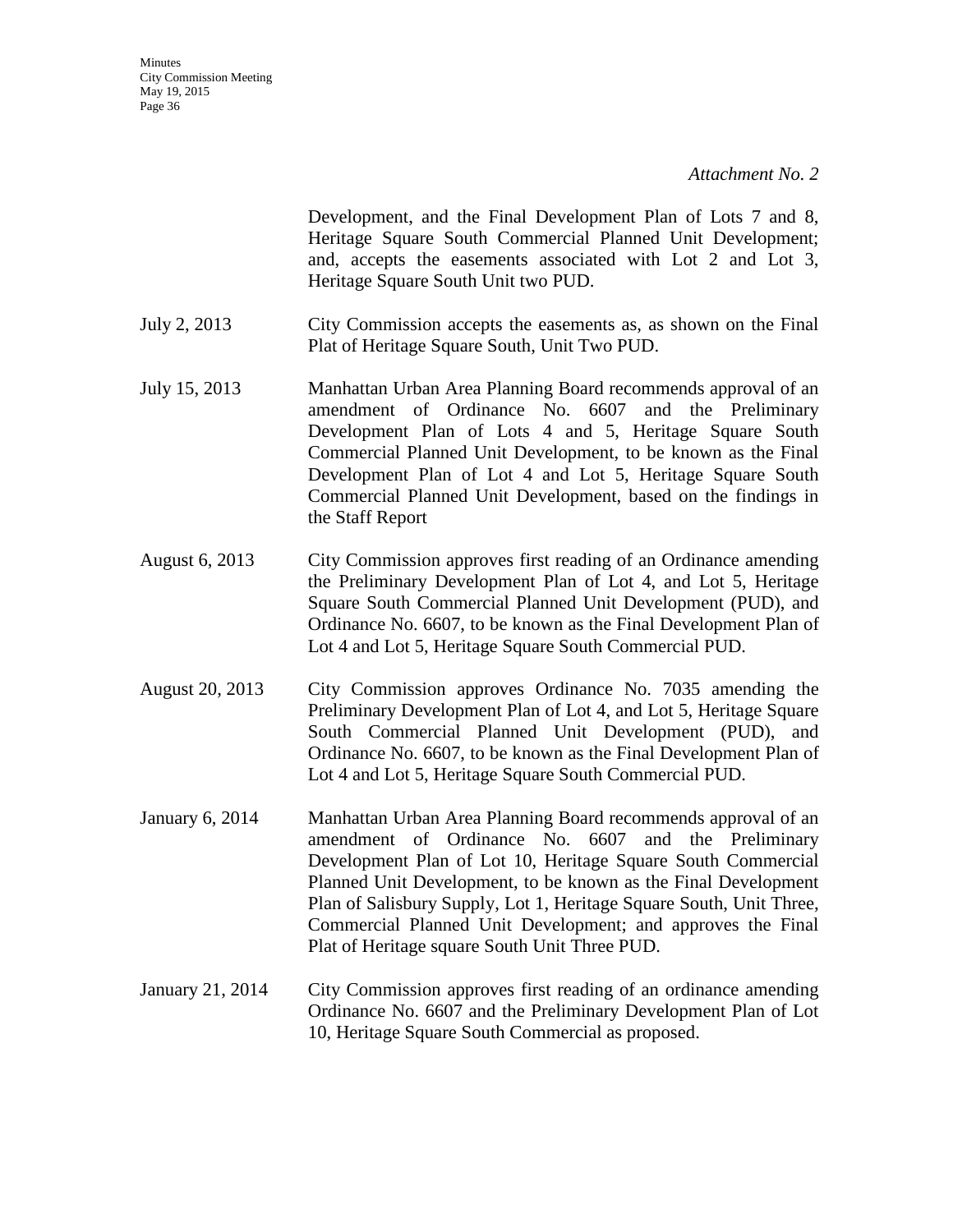**Minutes** City Commission Meeting May 19, 2015 Page 37

February 4, 2014 City Commission approves Ordinance No. 7062 amending Ordinance No. 6607 and the Preliminary Development Plan of Lot 10, Heritage Square South Commercial as proposed, to allow construction of the proposed Salisbury Supply store on proposed Lot 1, Heritage Square South, Unit Three, Commercial Planned Unit Development; and accepts the easements and rights-of-way as shown on the Final Plat of Heritage Square South, Unit Three, Commercial Planned Unit Development.

**9. CONSISTENCY WITH INTENT AND PURPOSE OF THE ZONING ORDINANCE:** The intent and purpose of the Zoning Regulations is to protect the public health, safety, and general welfare; regulate the use of land and buildings within zoning districts to assure compatibility; and to protect property values. The PUD Regulations are intended to provide a maximum choice of living environments by allowing a variety of housing and building types; a more efficient land use than is generally achieved through conventional development; a development pattern that is in harmony with land use density, transportation facilities and community facilities; and a development plan which addresses specific needs and unique conditions of the site which may require changes in bulk regulations or layout.

The proposed PUD amendment is consistent with Ordinance No. 6607, Ordinance No. 7062 and the approved PUD, the Manhattan Zoning Regulations, and PUD requirements of the Manhattan Zoning Regulations. The amendment process is required before development of the site can proceed. The amendment process insures the PUD conforms to the requirements of all regulations.

**10. RELATIVE GAIN TO THE PUBLIC HEALTH, SAFETY AND WELFARE THAT DENIAL OF THE REQUEST WOULD ACCOMPLISH, COMPARED WITH THE HARDSHIP IMPOSED UPON THE APPLICANT:** There appears to be no gain to the public that denial would accomplish. No adverse affects on the public are anticipated as a result of the amendment. Denial of the rezoning may be a hardship to the owner.

**11. ADEQUACY OF PUBLIC FACILITIES AND SERVICES:** Adequate street, sanitary sewer and water services are available to serve the development.

**12. OTHER APPLICABLE FACTORS:** A flag lot is being proposed for Lot 5, Heritage Square South Unit Four. *Please refer to the separate Final Plat staff memorandum for details.*

**13. STAFF COMMENTS:** All provisions of Ordinance No. 6607 and Ordinance No. 7062 that are not in conflict with this amendment shall remain in force.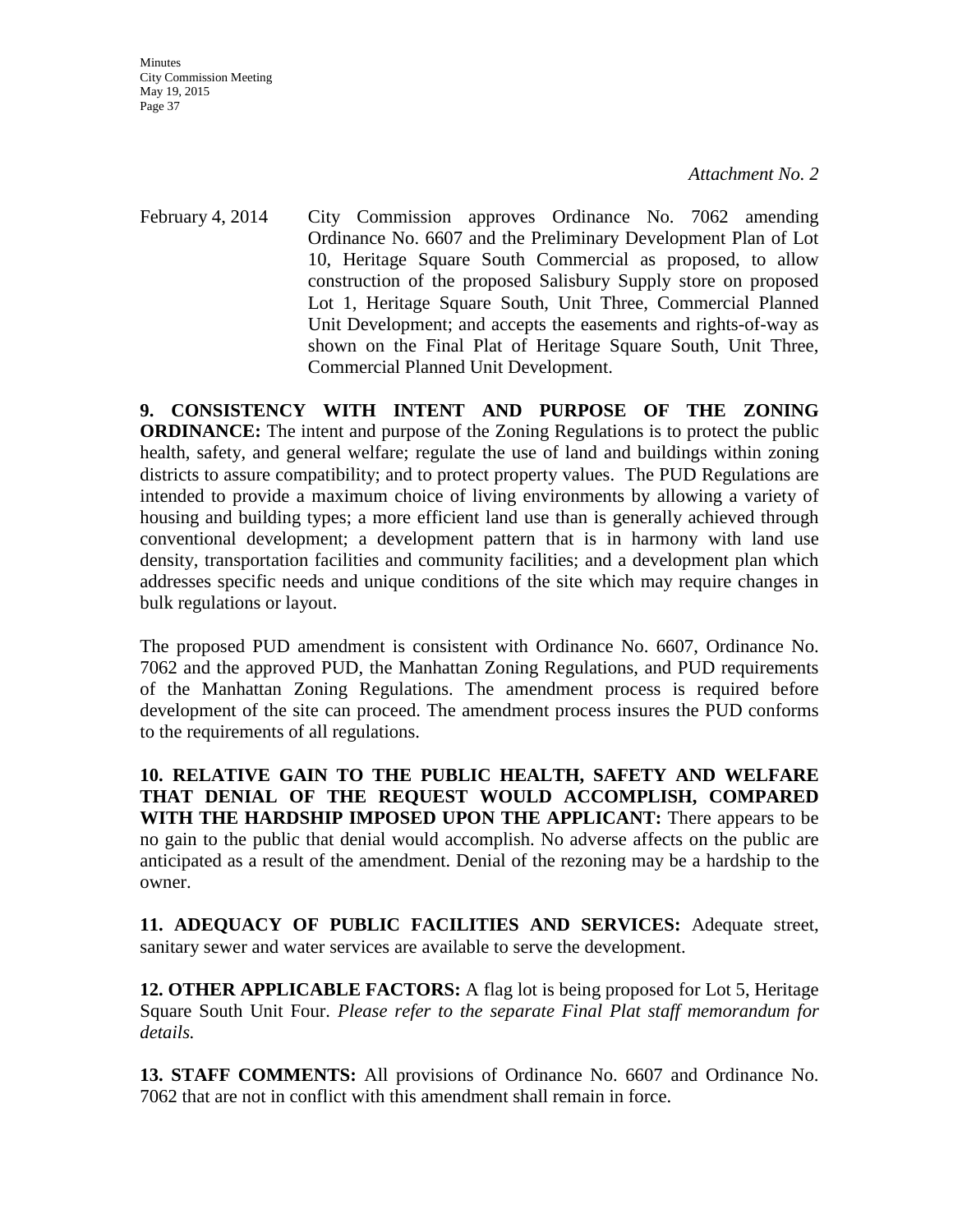**Minutes** City Commission Meeting May 19, 2015 Page 38

City Administration recommends approval of the proposed amendment of Ordinance No. 6607 and Ordinance No. 7062, and the approved Preliminary Development Plan for Lot 2, Heritage Square South Unit Three, Commercial Planned Unit Development, to be known as the Final Development Plan of Leiszler Oil Company, Lot 5, Heritage Square South, Unit Four, Commercial Planned Unit Development, with the following conditions of approval:

- 1. The Final Plat of Heritage Square South, Unit Four shall be approved.
- 2. An amendment(s) of the PUD shall be submitted for review and approval, prior to issuance of any necessary permits for development on Lots 1, 2, 3 and 4 Heritage Square South, Unit Four.

## **ALTERNATIVES:**

- 1. Recommend approval of the proposed amendment of Ordinance No. 6607 and Ordinance No. 7062, and the approved Preliminary Development Plan of Lot 2, Heritage Square South, Unit Three, Commercial Planned Unit Development, to be known as the Final Development Plan of Lot 5, Heritage Square South, Unit Four, Commercial Planned Unit Development, stating the basis for such recommendation.
- 2. Recommend approval of the proposed amendment of Ordinance No. 6607 and Ordinance No. 7062, and the approved Preliminary Development Plan of Lot 2, Heritage Square South, Unit Three, Commercial Planned Unit Development, to be known as the Final Development Plan of Leiszler Oil Company, Lot 5, Heritage Square South, Unit Four, Commercial Planned Unit Development, and modify the conditions, and any other portions of the proposed PUD, to meet the needs of the community as perceived by the Manhattan Urban Area Planning Board, stating the basis for such recommendation, and indicating the conditions of approval.
- 3. Recommend denial of the proposed amendment of Ordinance No. 6607 and Ordinance No. 7062, and the approved Preliminary Development Plan of Lot 2, Heritage Square South, Unit Three, Commercial Planned Unit Development, to be known as the Final Development Plan of Leiszler Oil Company, Lot 5, Heritage Square South, Unit Four, Commercial Planned Unit Development, stating the basis for such recommendation.
- 4. Table the proposed Amendment to a specific date, for specifically stated reasons.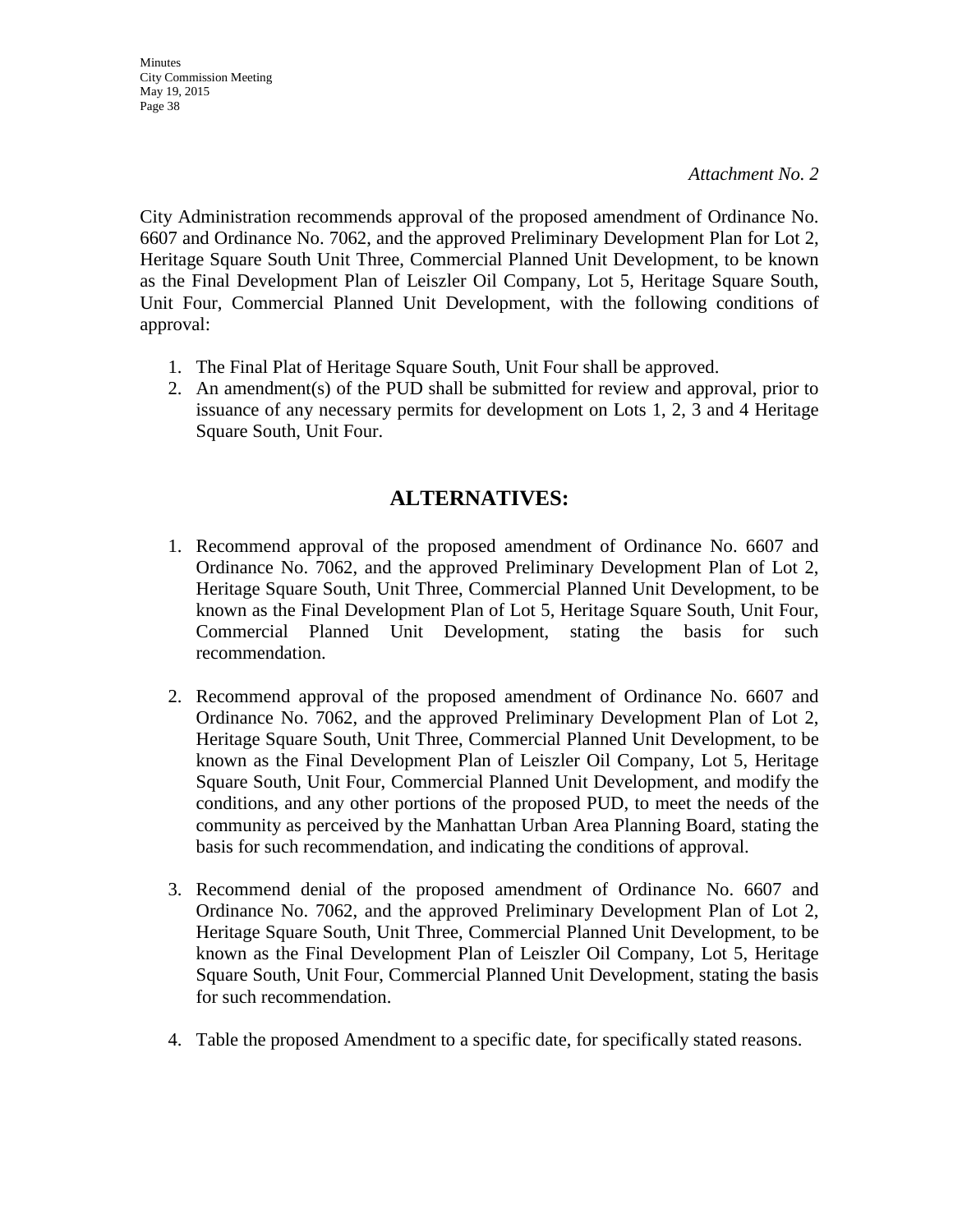## **POSSIBLE MOTION:**

The Manhattan Urban Area Planning Board recommends approval of the proposed amendment of Ordinance No. 6607 and Ordinance No. 7062, and the Preliminary Development Plan for Lot 2, Heritage Square South, Unit Three, Commercial Planned Unit Development, to be known as the Final Development Plan of Leiszler Oil Company, Lot 5, Heritage Square South, Unit Four, Commercial Planned Unit Development, based on the findings in the Staff Report, with two conditions of approval.

**PREPARED BY: Chase Johnson, Planner** 

**DATE:** April 1, 2015

15008